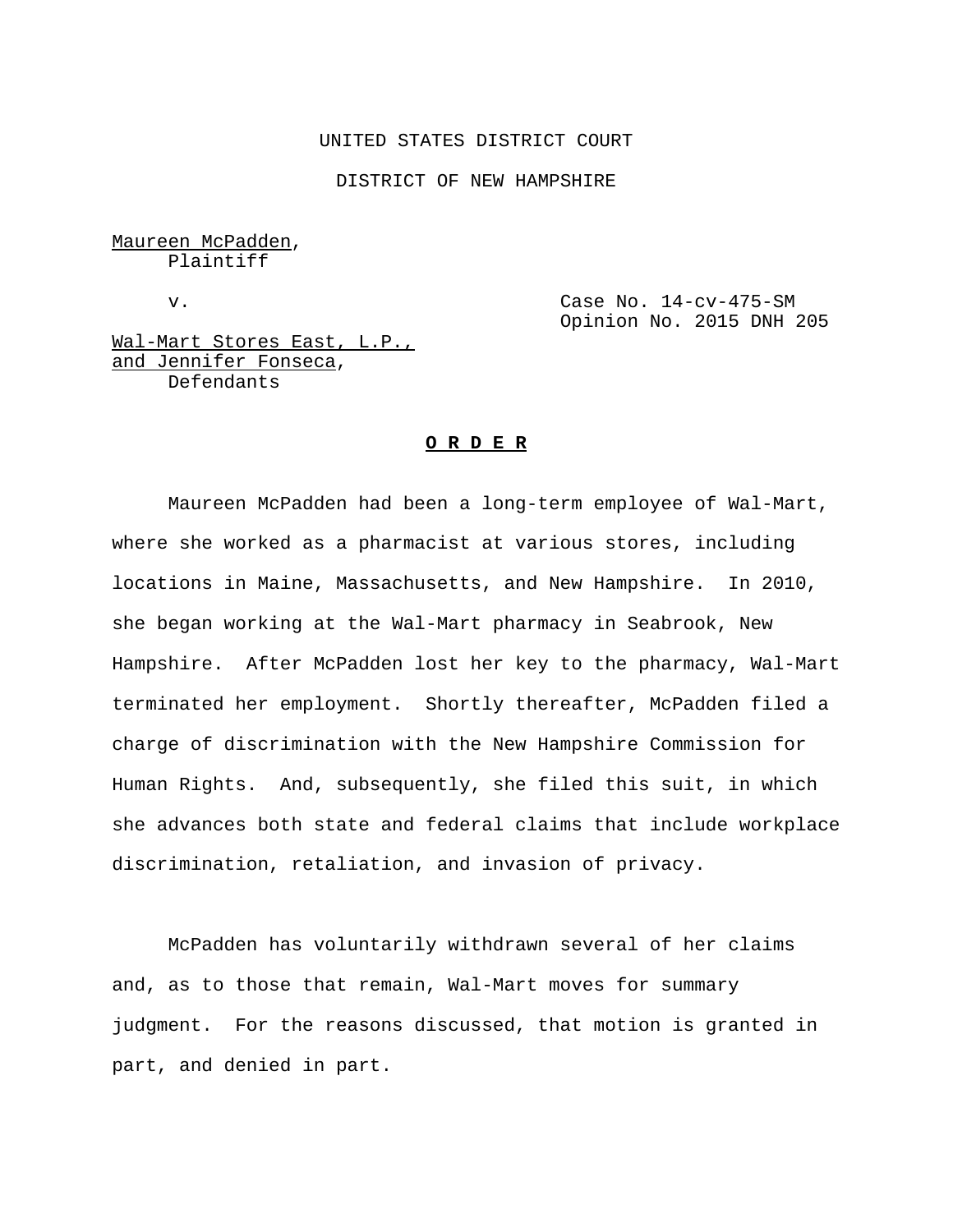### **Standard of Review**

When ruling on a motion for summary judgment, the court must "constru[e] the record in the light most favorable to the nonmoving party and resolv[e] all reasonable inferences in that party's favor." Pierce v. Cotuit Fire Dist., 741 F.3d 295, 301 (1st Cir. 2014). Summary judgment is appropriate when the record reveals "no genuine dispute as to any material fact and the movant is entitled to judgment as a matter of law." Fed. R. Civ. P. 56(a). In this context, "a fact is 'material' if it potentially affects the outcome of the suit and a dispute over it is 'genuine' if the parties' positions on the issue are supported by conflicting evidence." Int'l Ass'n of Machinists & Aerospace Workers v. Winship Green Nursing Ctr., 103 F.3d 196, 199-200 (1st Cir. 1996) (citations omitted). See also Nolan v. CN8, 656 F.3d 71, 76 (1st Cir. 2011). Nevertheless, if the non-moving party's "evidence is merely colorable, or is not significantly probative," no genuine dispute as to a material fact has been proved, and "summary judgment may be granted." Anderson v. Liberty Lobby, Inc., 477 U.S. 242, 249-50 (1986) (citations omitted).

#### **Background**

Viewed in the light most favorable to McPadden, as they must be at this stage, the relevant facts are as follows. McPadden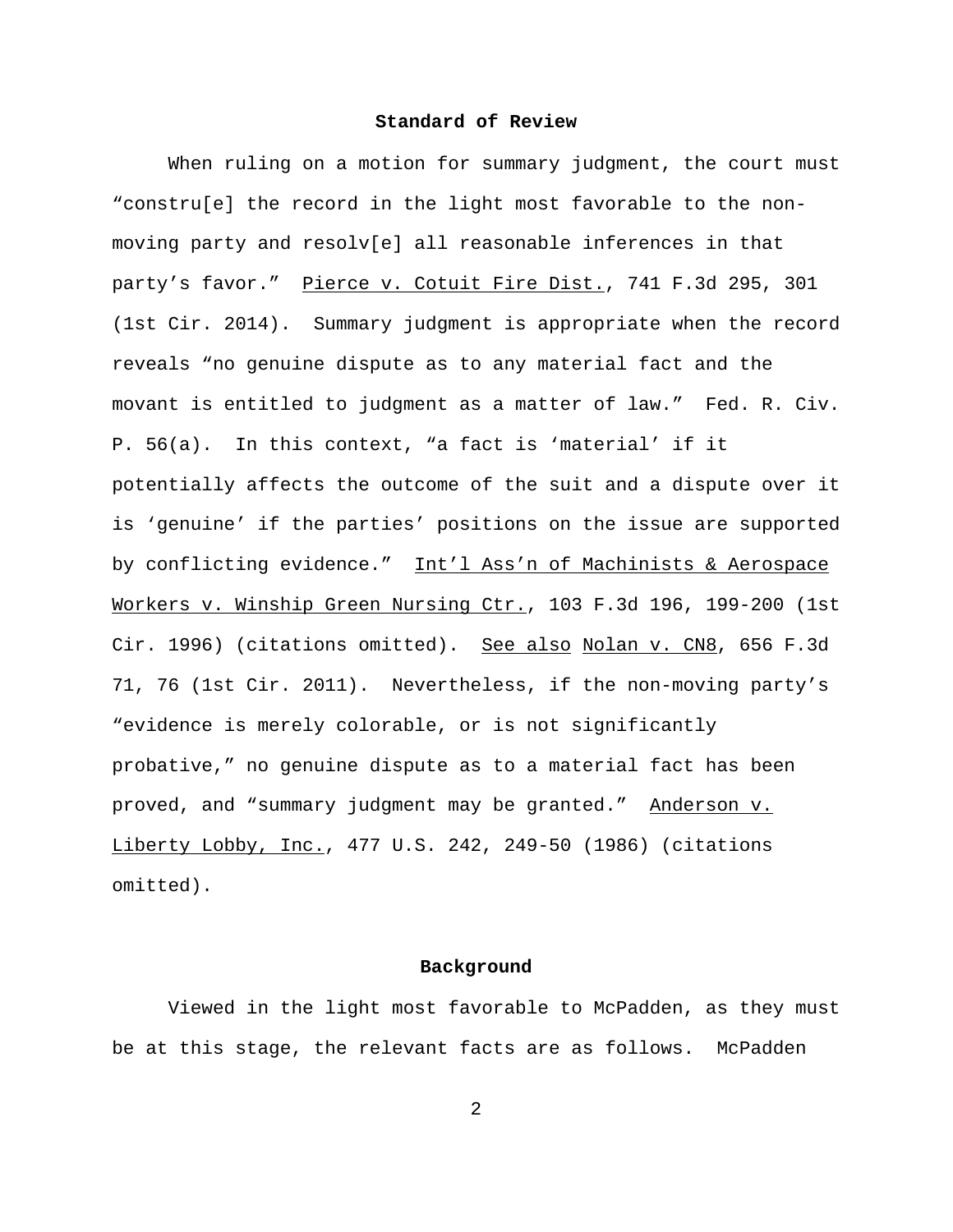began working for Wal-Mart in 1994, as a staff pharmacist in one of its Las Vegas, Nevada, stores. She relocated to New England and worked at various stores in this region. She left Wal-Mart's employ for approximately five years, but returned again in 2008. Two years later, she began working at the Wal-Mart pharmacy in Seabrook, New Hampshire. There, McPadden reported to Janice Urbanski, the pharmacy manager.

Wal-Mart has a progressive disciplinary policy known as "Coaching for Improvement," which provides guidelines for improving employee performance and for disciplining employees. In July of 2011, Urbanski gave McPadden what Wal-Mart calls a "verbal coaching" for failing to ensure that certain essential tasks within the pharmacy were performed in a timely manner. See Affidavit of Janice Urbanski (document no. 21-13) at para. 6. See also Coaching Report #8452914 (document no. 21-14). McPadden acknowledges that Urbanski raised those concerns with her, but denies that it was ever formally treated as a "verbal coaching." McPadden Deposition (document no. 21-2) at 45-47. That is, McPadden claims Wal-Mart's policy requires a supervisor to specifically tell the employee that "you are being coached" in order for the event to qualify as "verbal coaching" (i.e., discipline). So, while Urbanski documented the meeting as a "verbal coaching," McPadden says it should never have been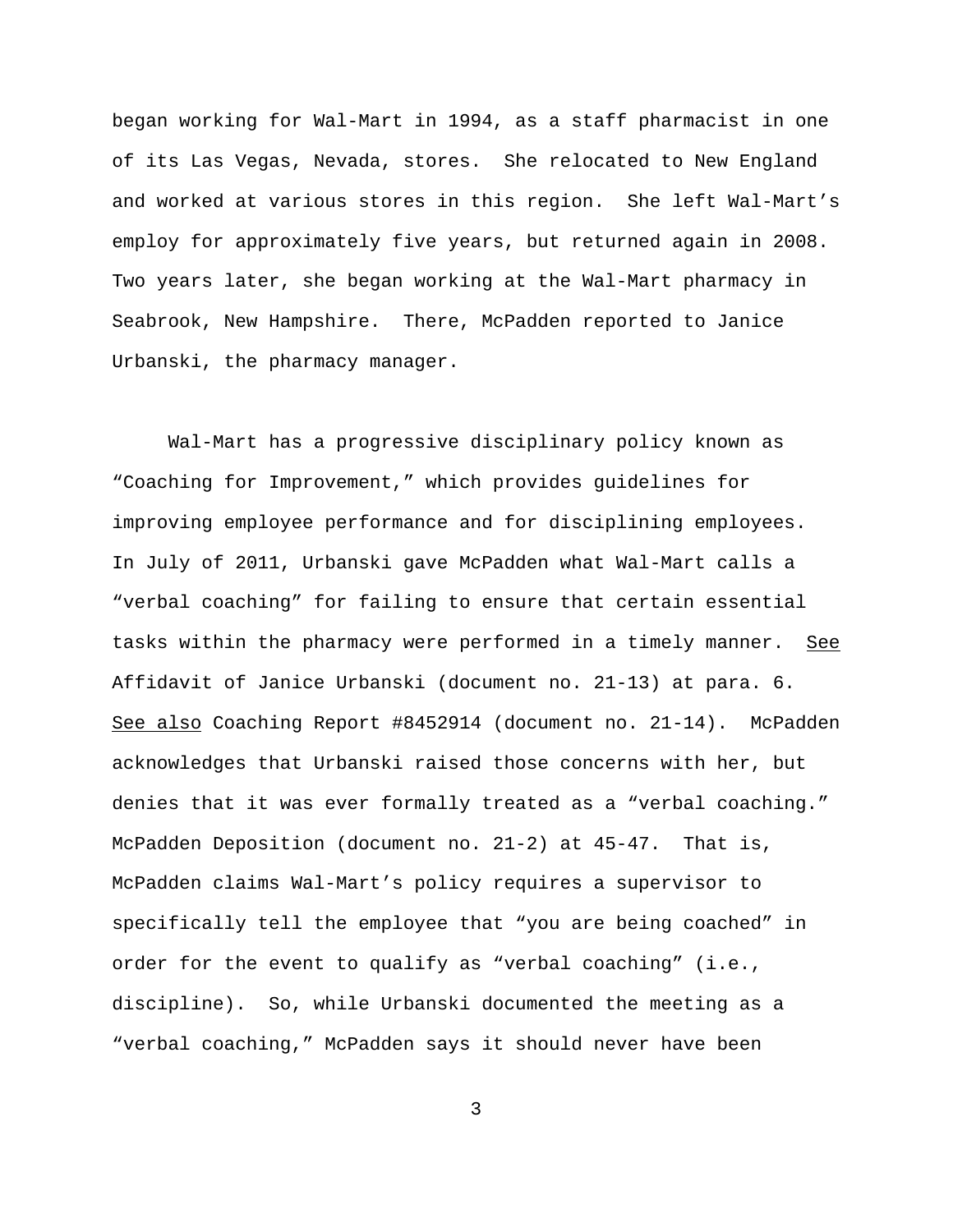recognized as any form of official discipline against her (a point that became relevant later, when McPadden lost her pharmacy key). See Plaintiff's Statement of Facts (document no. 24) at 15-16.

During the summer of 2011, McPadden began raising concerns about pharmacy staffing - in particular, what she believed was an insufficient number of adequately trained pharmacy technicians during the pharmacy's busy summer season. According to her deposition, she raised those concerns with several superiors (including Urbanski and District Manager David Kelley), and she also "called Walmart home office." McPadden Deposition at 105. But, says McPadden, her concerns were ignored. She also says she was not alone in recognizing that the Seabrook pharmacy was under-staffed: other pharmacy employees also complained to management about the issue. Indeed, Urbanski says she agreed that Wal-Mart should hire additional pharmacy technicians and raised the issue with Kelley. Urbanski Affidavit at paras. 8-9.

On balance, McPadden's "Mid-Year Performance Evaluation," dated September 26, 2011 (document no. 21-7) at 34-37, suggests that McPadden was a capable employee and Urbanski gave her an overall rating of "solid performer" (a 3.0 out of 5.0). Urbanski did, however, again note that McPadden needed to work "on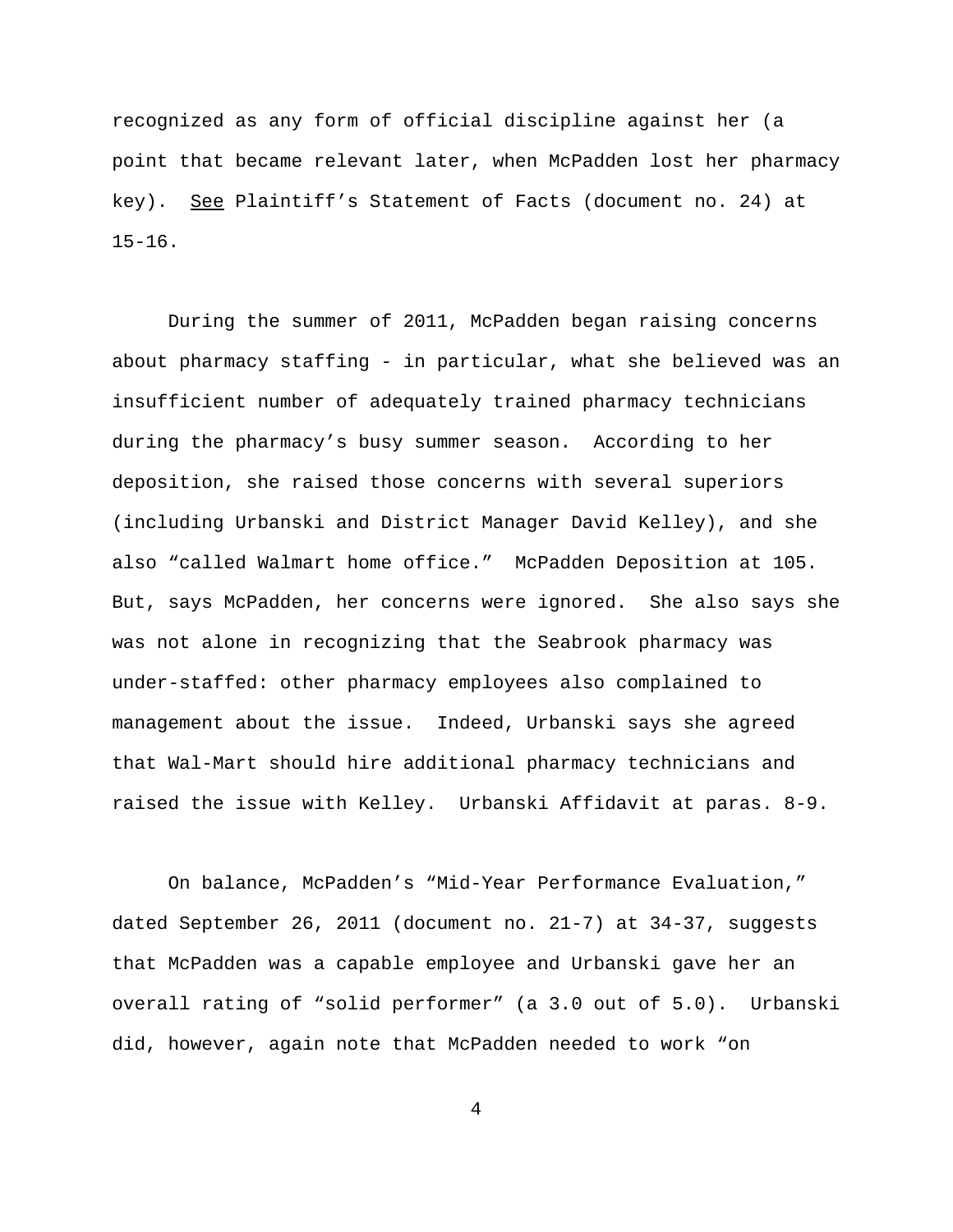completing auxiliary tasks within the pharmacy" in a more timely way. Id. at 36.

In December of 2011, Urbanski gave McPadden what Wal-Mart says was McPadden's "Second Coaching," this time for being late to work, failing to complete various tasks, and leaving work before completing all of her tasks. See Coaching #9029342 (document no. 21-15). And, in her next Performance Evaluation of McPadden, Urbanski gave McPadden an overall rating of "development needed" (a 2.0 out of 5.0), while continuing to recognize that McPadden was a "solid performer" with regard to her technical competencies. Performance Evaluation (dated March 27, 2012) (document no. 21-7) at 38-41.

Subsequently, Joshua Varieur replaced Urbanski as manager of the Seabrook pharmacy. McPadden was not pleased. She reported to District Manager Joseph Certo (who had replaced Kelley in that position) that she believed Varieur was "not up to the job" and was concerned that he lacked adequate training to act as the manager of the Seabrook pharmacy. She says those complaints about Varieur's abilities ultimately related to a "public safety" issue: her concern that customer prescriptions be filled accurately. McPadden also reiterated her concern that the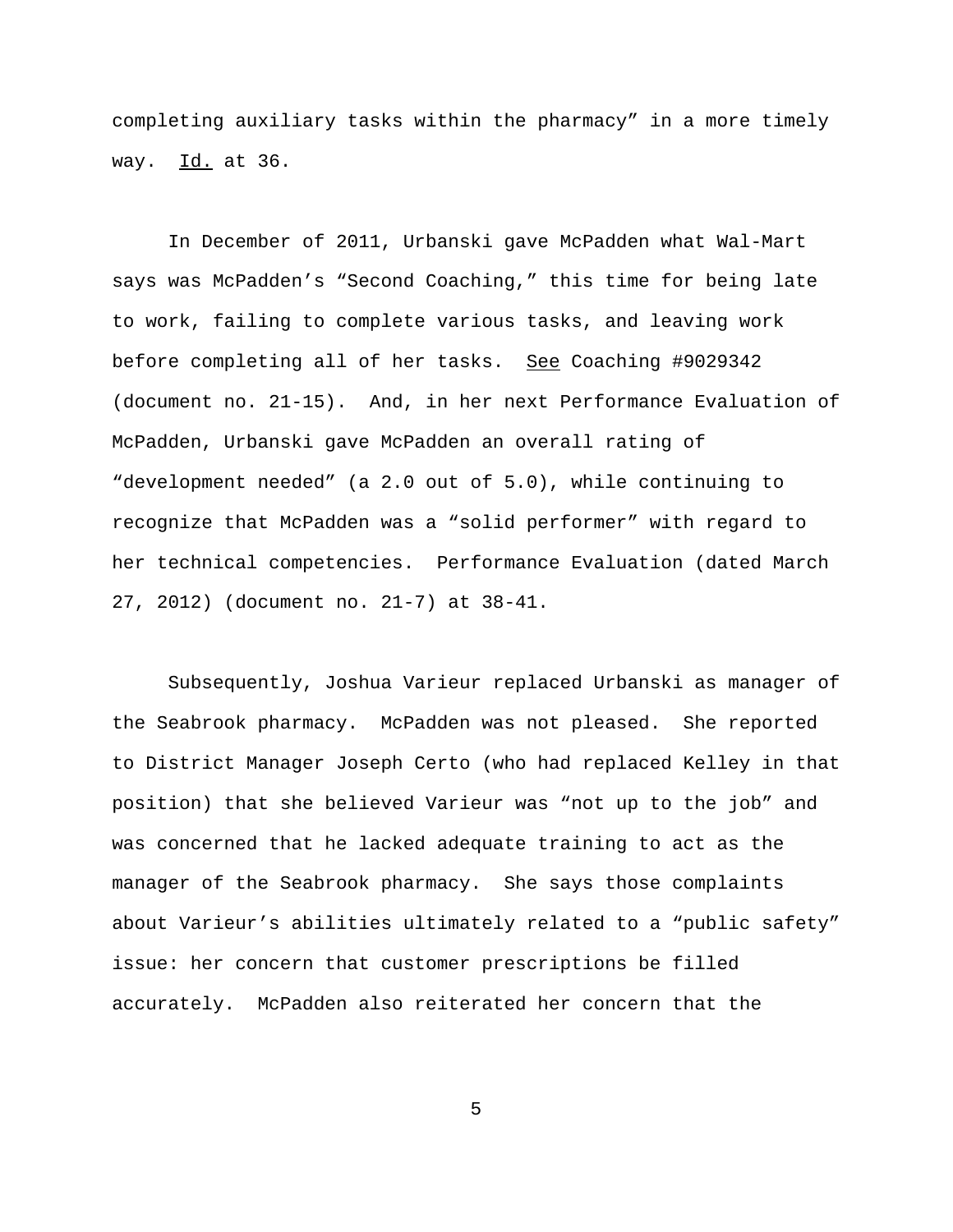pharmacy did not have enough technicians to assist with the heavy workload.

According to McPadden, Certo agreed that turnover of pharmacy technicians was a problem. And, documentation in the record shows that Certo was trying to hire additional staff at the pharmacy and/or obtain assistance from technicians at nearby Wal-Mart pharmacies. Nevertheless, it remained busy and stressful in the Seabrook pharmacy and McPadden continued to be concerned that the staff was over-worked and that errors in filling prescriptions might well occur. And, in fact, such an error did occur, in August of 2012, when Varieur mistakenly filled a prescription with a generic drug, rather than the brand name drug (the patient, it turns out, had a known severe allergy to the generic). And, says McPadden, although Varieur had previously made two other dispensing errors (and a third would have required him to attend mandatory retraining), neither Certo nor any other Wal-Mart employee "coached" or disciplined him in any way for this particular error.

At some point in 2012, McPadden contacted the New Hampshire Board of Pharmacy about her concerns related to customer safety, pharmacy errors, and inadequate staffing at the Seabrook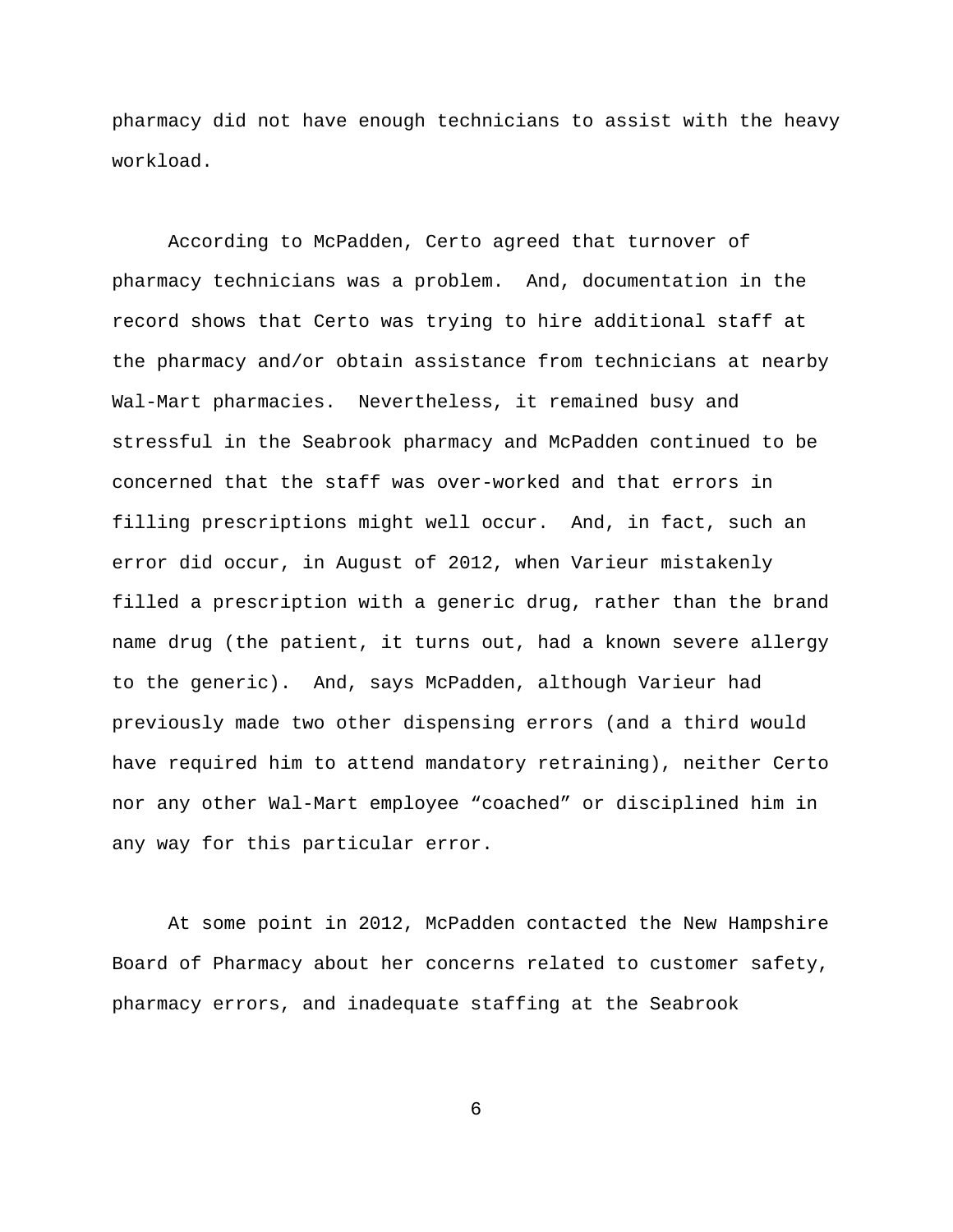$pharmacy.<sup>1</sup>$  She spoke with Margaret Clifford, a compliance officer, who told McPadden that there were not any specific laws or regulations concerning minimum staffing requirements for pharmacies and, therefore, there was little she could do to help. McPadden did not tell anyone at Wal-Mart that she had contacted the Board of Pharmacy. Nevertheless, she continued to raise her staffing concerns with Certo. See, e.g., Email dated August 29, 2012, from McPadden to Certo (document no. 21-4) at 25 ("I have no cashier this morning until 10am. I have one technician. It is next to impossible to open this pharmacy and do everything required and be safe for our customers.").

Working in the Seabrook pharmacy - a pharmacy that she believed was under-staffed and potentially posed a safety hazard to the public - was extremely stressful for McPadden. In early September of 2012, her primary care physician recommended that she take a two-week leave of absence, so she might address her stress, anxiety, and depression. See Certification of Health Care Provider (document no. 23-26). Specifically, McPadden's physician opined that:

<sup>&</sup>lt;sup>1</sup> In her legal memorandum, McPadden claims she contacted the Board of Pharmacy after, and in response to, Varieur's dispensing error. Plaintiff's Memorandum at 4. But, in her deposition, she suggested that she called the Board well before that incident, "sometime prior to June of 2012." McPadden Deposition at 120. At this point, however, it is not clear that the precise timing of that telephone call is critical.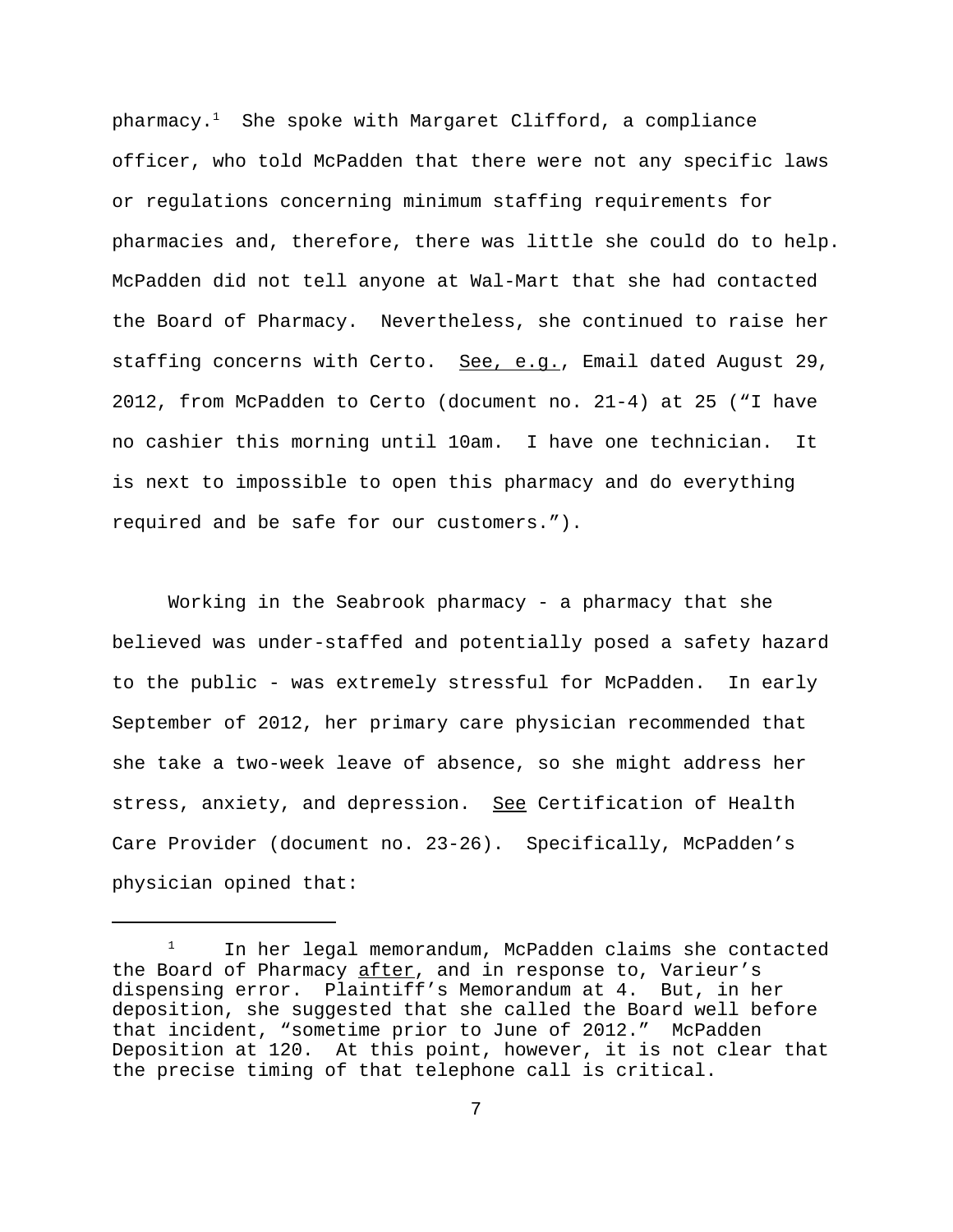- 1. Her disabling condition a stress condition, anxiety, and depression - would last for (or be stabilized within) two weeks;
- 2. During that period, she would be incapable of filling patient prescriptions;
- 3. Once her disabling condition had resolved, McPadden would not need follow-up treatment, nor would she need to work on part-time or reduced schedule; and
- 4. While McPadden might suffer "flare-ups" of her condition one or two times a year, she would not need to be absent from work during those periods.

Id. Importantly (as McPadden now appears to realize, since she has dropped her failure-to-accommodate claim), nothing in that medical opinion stated or even implied that McPadden would require any type of accommodation upon her return to work.

McPadden did not discuss her health issues with co-workers in the pharmacy and most appear to have thought that she had taken time away from work to care for her ailing mother. But, while McPadden was on leave, defendant Jennifer Fonseca (who was working at the counter where new prescriptions arrive and are entered into the pharmacy computer system) told Varieur that McPadden's doctor had called in a prescription for lorazepam - a medication frequently used to treat anxiety. Fonseca allegedly commented that McPadden must have had a "nervous breakdown" and speculated that was the reason for her absence from work.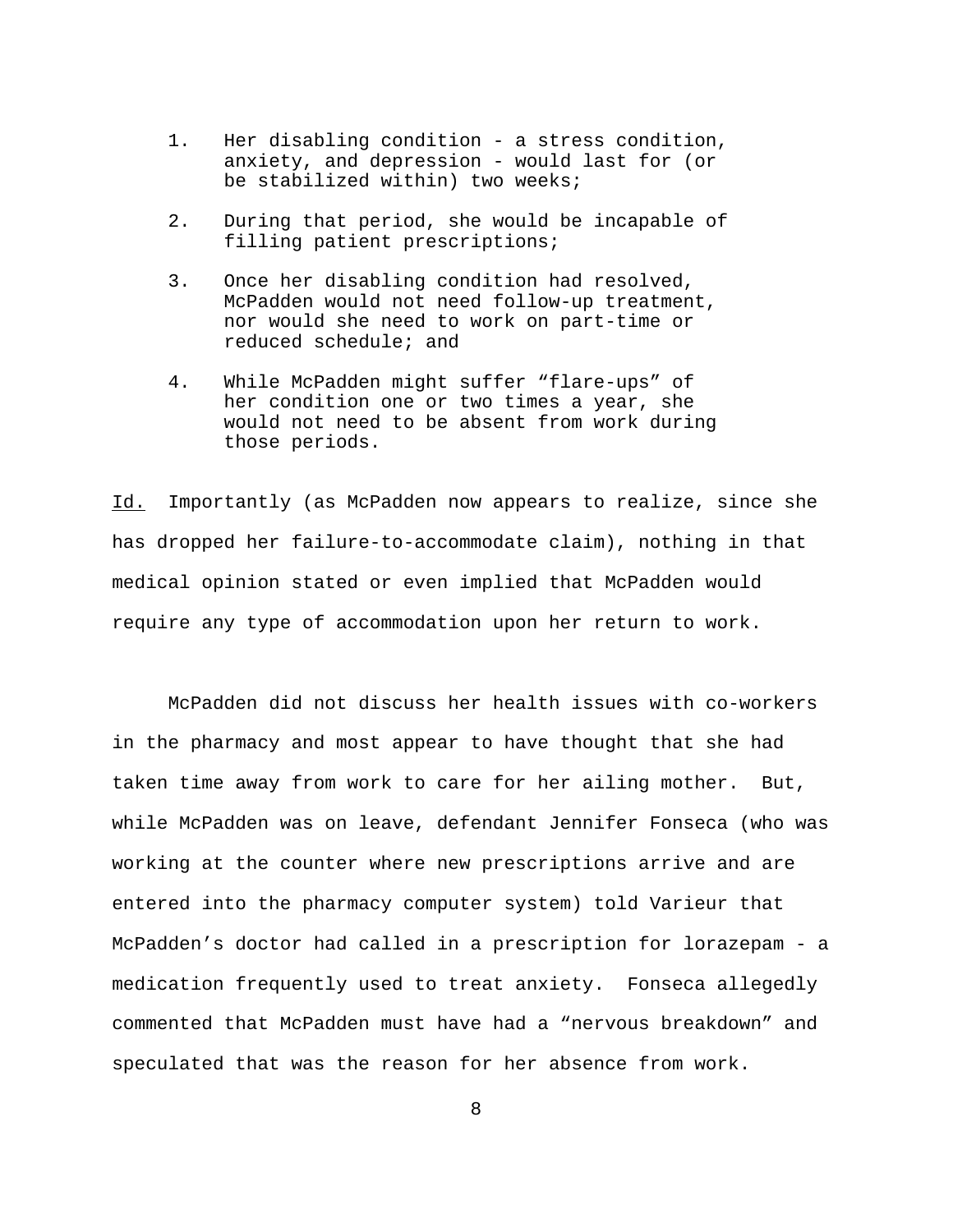Although no customers were present at the time, Deborah Genna - a pharmacy technician - overheard Fonseca's statement. And, upon McPadden's return to work, Genna told her about the incident.

Soon thereafter, McPadden met with Certo to discuss working conditions in the pharmacy, as well as Fonseca's comment to Varieur about her prescription medication (which McPadden asserts not only violated the Health Insurance Portability and Accountability Act, but also amounted to an unlawful invasion of her privacy rights). Certo assured McPadden that conditions would improve and told her that Wal-Mart was thinking of transferring Fonseca to a different department. And, eventually, Fonseca did move to a different department, after which McPadden had no further contact with her. But, McPadden claims that Certo failed to undertake any meaningful investigation into her assertion that Fonseca inappropriately disclosed to a co-worker McPadden's confidential patient information - a failure McPadden says violated Wal-Mart policy and, more importantly, reveals Certo's discriminatory animus toward her.

Approximately three weeks later, McPadden sent an e-mail to Certo, notifying him that she had lost her key to the pharmacy presumably at some point over the weekend, while she was moving to a new residence. Parenthetically, the court notes that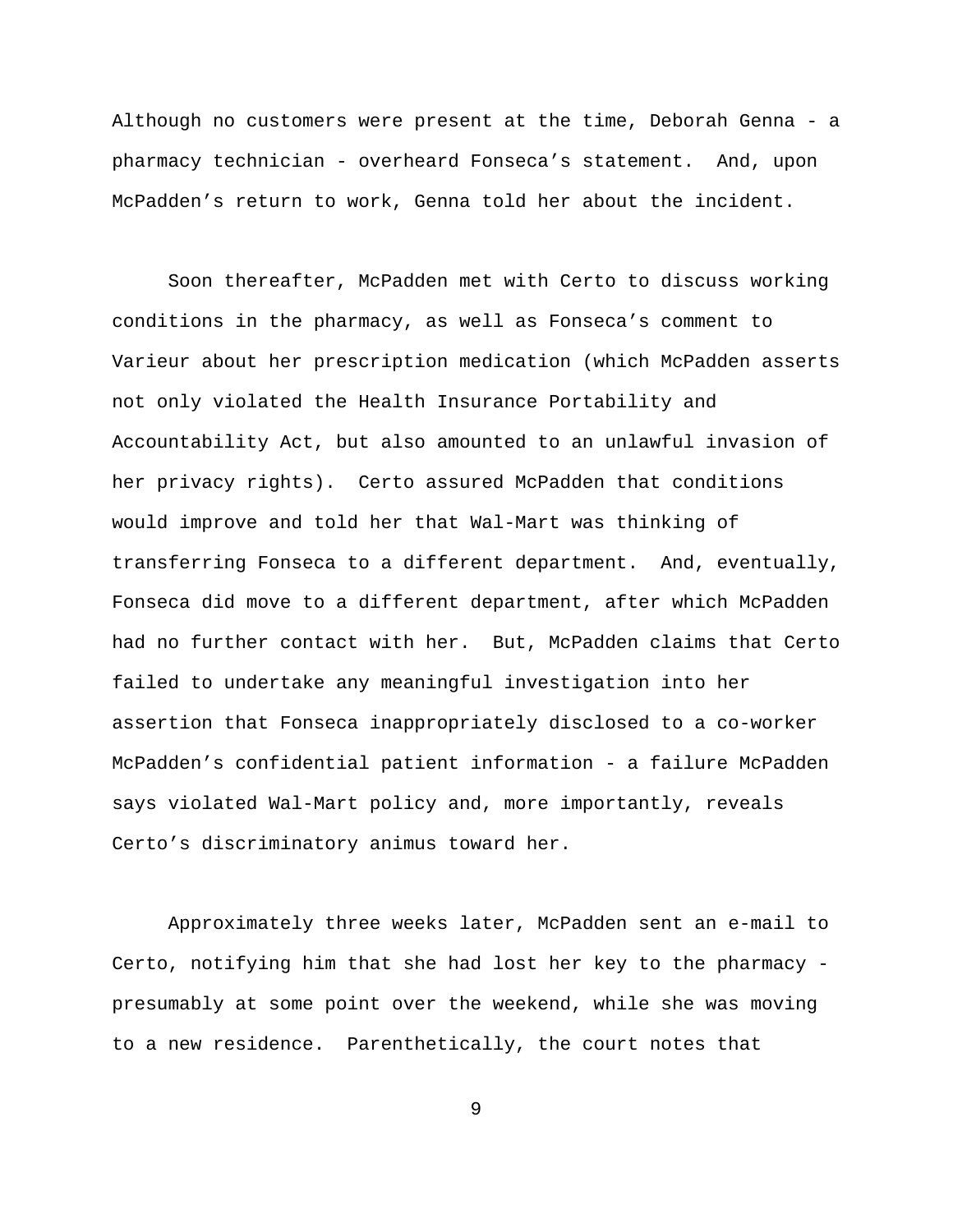Pharmacies are heavily regulated and, not surprisingly, Wal-Mart has several internal policies designed to make certain its pharmacists and pharmacy technicians comply with all applicable state and federal laws. One of those policies provides that, "Only a pharmacist may have access to the keys for the pharmacy, CII [narcotics] cabinet or drawer, and cash register. Each pharmacist must keep the key on his or her person at all times." Asset Protection Pharmacy Security ("POM 902") (document no. 21- 18) at 4. And, the policy goes on to provide that:

All associates and managers are required to comply with the guidelines, policies and procedures related to pharmacy security. Violations are subject to disciplinary action up to and including termination as outlined in the corporate Coaching for Improvement Policy.

Id. at 7-8.

According to Certo, he had never heard of a pharmacist who had lost his or her key and was uncertain of the appropriate level of discipline to impose upon McPadden. So, he contacted some of his colleagues to solicit their input and advice. Apparently none had ever been presented with a similar situation. Part of that email chain includes the following exchange between Certo and Donald Walls:

Walls: According to our key control policy this would be a first level [coaching] up to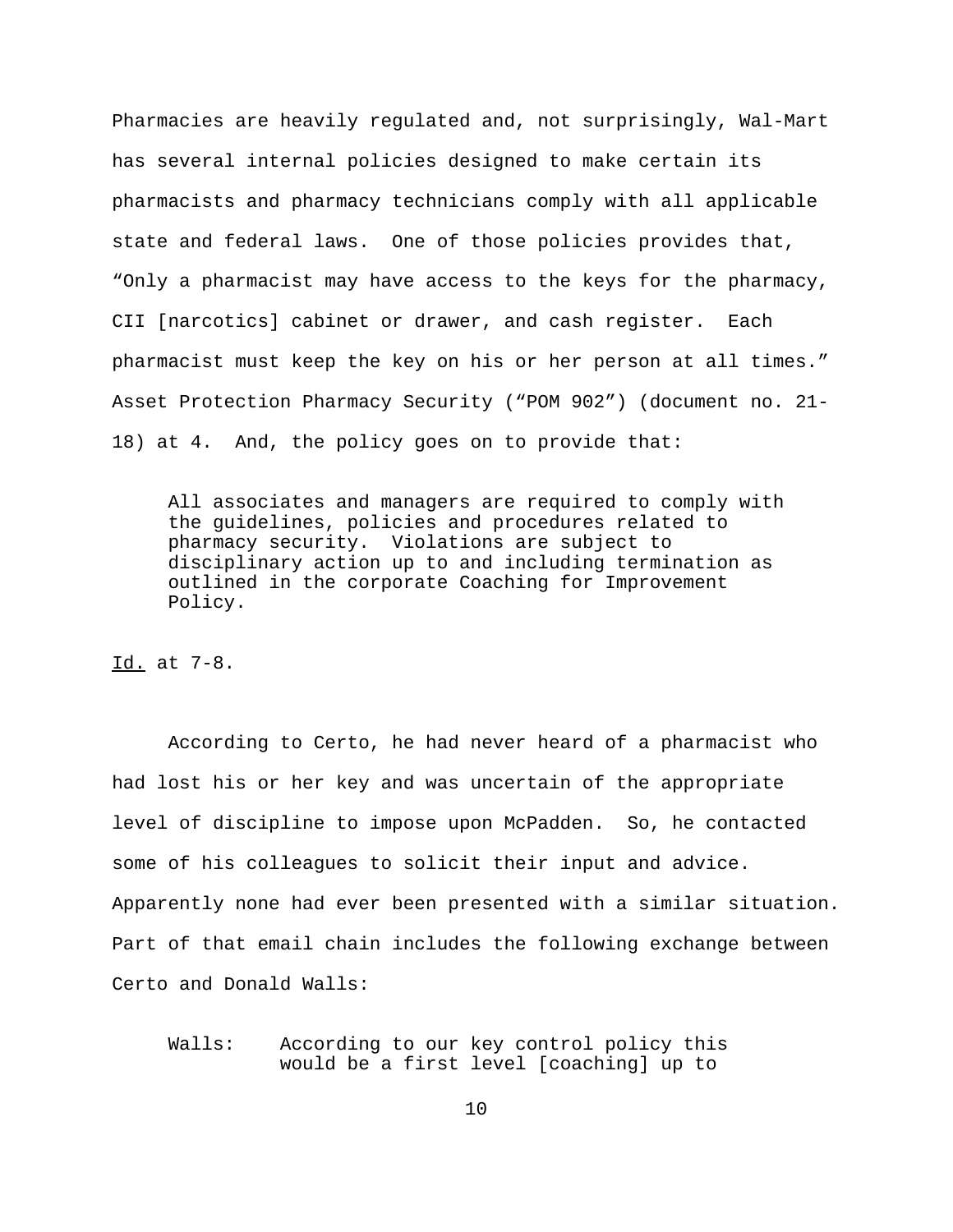termination. I would think a first written [disciplinary report] would be appropriate. Does everyone agree?

Certo: I agree, but I believe she is on a Third Written [disciplinary report] currently [which would result in termination]. I will get back to you.

E-mail dated November 26, 2012 (document no. 23-33) at 7. Apparently still unsure of the appropriate level of discipline to impose, Certo then contacted Heather McCaffrey, Wal-Mart's Regional Health and Wellness Director, for guidance.

According to McPadden, Certo's refusal to simply accept Walls' advice and impose a "first written" level of discipline further evidences his discriminatory animus against her. McPadden says that once Certo looked into the matter and discovered that she was not currently on a "third written" (as Certo thought), he realized that imposing the discipline recommended by Walls would not result in McPadden's discharge. So, he continued to pursue the matter further.

After Certo contacted McCaffrey, she organized a conference call with Certo and Barbara Kulwicki (Senior Human Resources Manager). During the call, the participants discussed the fact that none of them had previously dealt with a situation in which a pharmacist had lost his or her key to the pharmacy. They also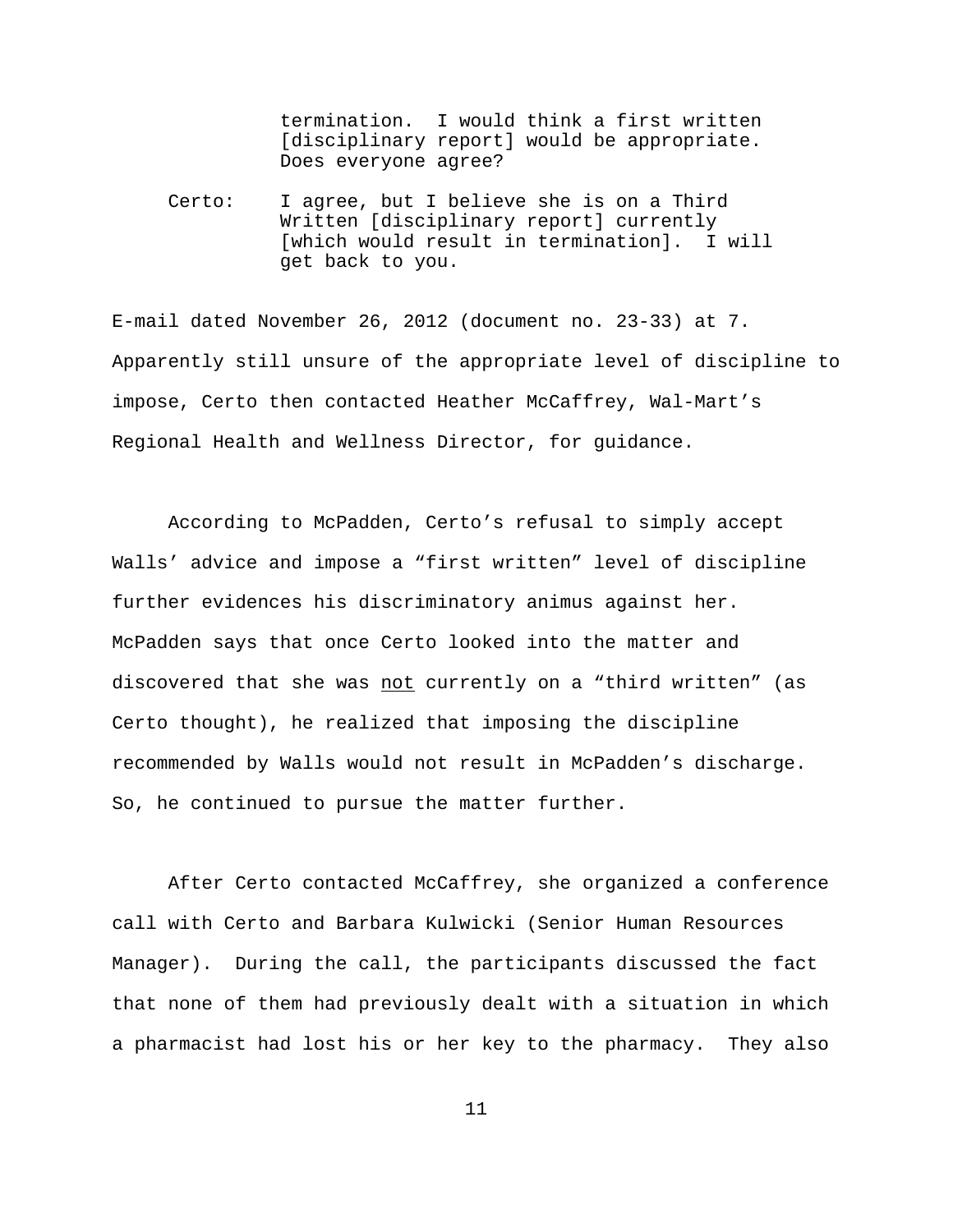discussed an analogous situation, in which the manager of a Wal-Mart Vision Center had lost his key. In that case, Wal-Mart gave the employee a "two level coaching." Accordingly, McCaffrey and Kulwicki decided that McPadden's loss of her pharmacy key also merited a two-level coaching. See Affidavit of Heather Harris McCaffrey (document no. 21-16). That, says McPadden is precisely what Certo was looking for when he ignored Walls' suggested resolution, and solicited the advice and input of McCaffrey and Kulwicki: the imposition of discipline sufficiently severe to trigger her discharge.

On November 27, Certo notified McPadden that, because she had lost her pharmacy key, she was being issued a two-level coaching. And, because she had received two prior coachings, that meant her employment was subject to termination. She was fired that day.

In this action, McPadden claims that Wal-Mart's stated reason for terminating her employment - her loss of the pharmacy key - is merely a pretext. And, "[w]hat really happened is she was fired because of her disability, use of FMLA, need for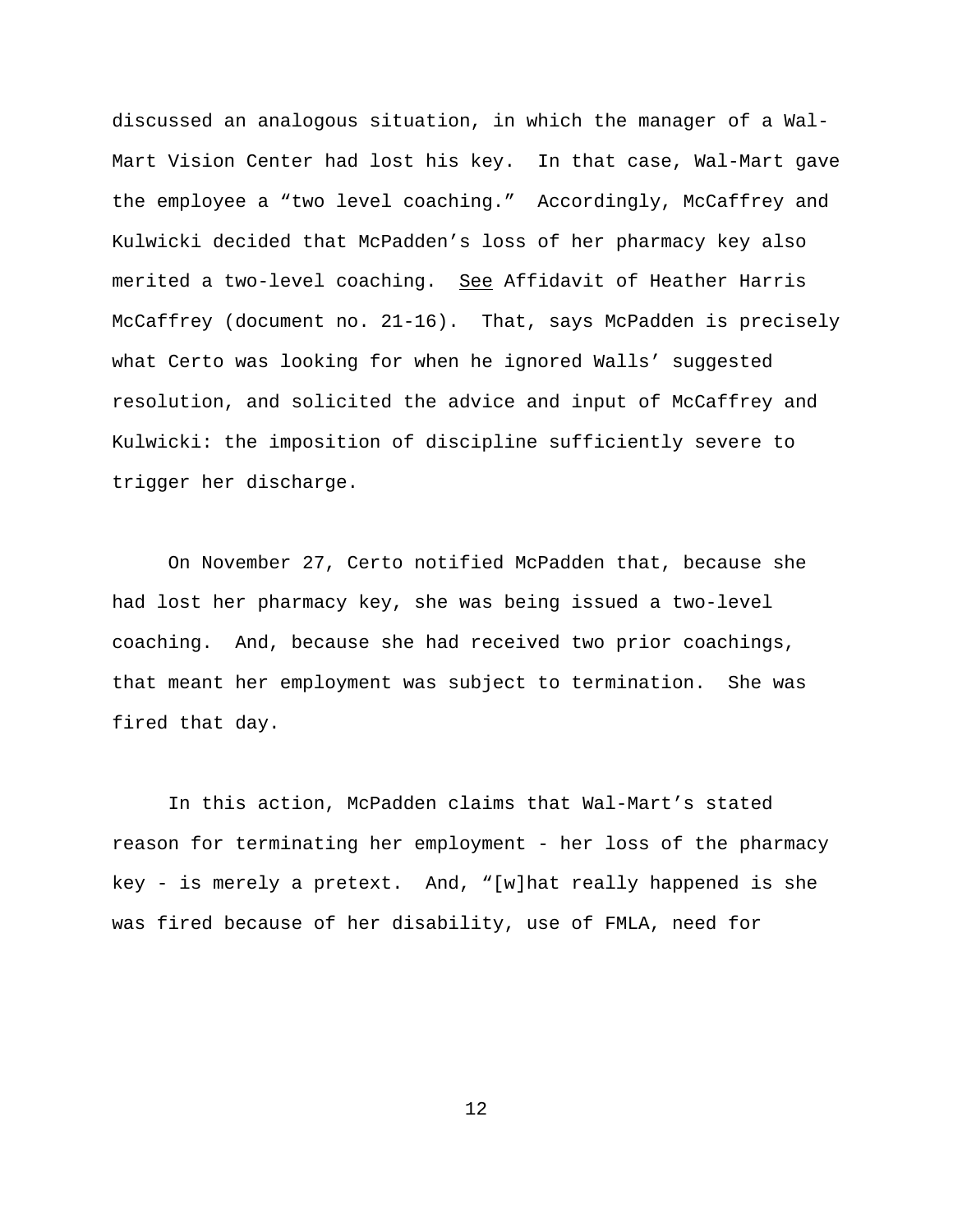accommodation, gender, and report of public safety threats." Plaintiff's Memorandum (document no. 23-2) at 1. $^{2}$ 

#### **Discussion**

#### I. Unlawful Discrimination - Counts One, Two, and Three.

McPadden asserts that Wal-Mart unlawfully terminated her employment because she is disabled, because she took FMLA leave, and/or because she is a woman. She advances claims under New Hampshire's Law Against Discrimination, N.H. Rev. Stat. Ann. ch. 354-A (disability, leave, and gender discrimination), the Americans with Disabilities Act, 42 U.S.C. § 12101, et seq. (disability discrimination), and Title VII of the Civil Rights Act of 1964, 42 U.S.C. § 2000e, et seq. (gender discrimination). As to each claim, Wal-Mart's motivation for disciplining McPadden is plainly relevant. That is to say, the dispositive issue is "whether the employer took the adverse action because of a prohibited reason or for a legitimate nondiscriminatory reason." Hodgens v. General Dynamics Corp., 144 F.3d 151, 160 (1st Cir. 1998).

McPadden has since withdrawn her disability discrimination (failure to accommodate) claim, as well as her negligent supervision and negligent infliction of emotional distress claims (counts four, eight, and nine of her amended complaint).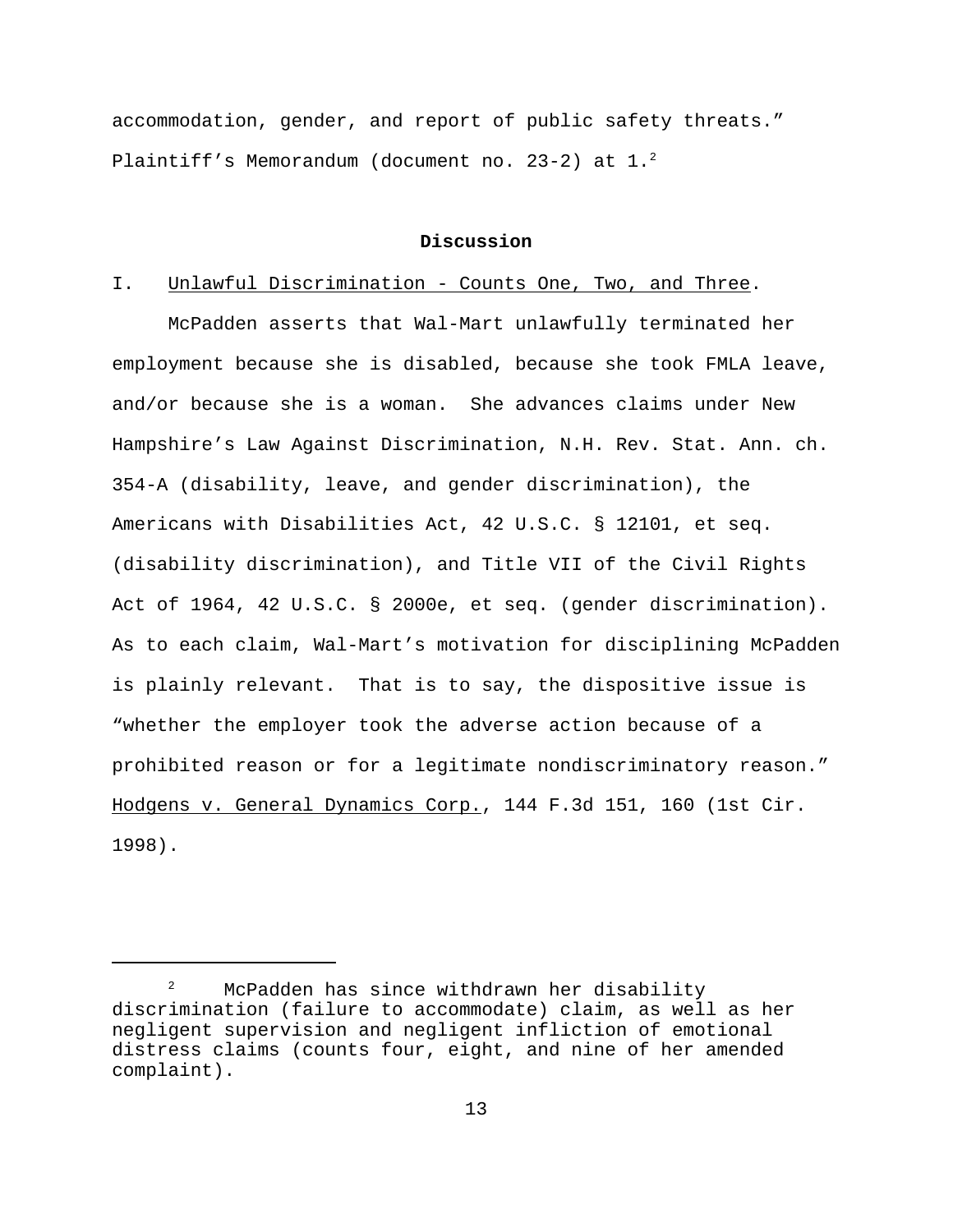Consequently, as to each of McPadden's discrimination claims, the court must employ the familiar burden-shifting framework established in McDonnell Douglas Corp. v. Green, 411 U.S. 792, 800-06 (1973).

Under that framework, a plaintiff employee must carry the initial burden of coming forward with sufficient evidence to establish a prima facie case of discrimination or retaliation. If [she] does so, then the burden shifts to the employer to articulate some legitimate, nondiscriminatory reason for the employee's termination, sufficient to raise a genuine issue of fact as to whether it discriminated against the employee. The employer must clearly set forth, through the introduction of admissible evidence, the reasons for the employee's termination. The explanation provided must be legally sufficient to justify a judgment for the employer. If the employer's evidence creates a genuine issue of fact, the presumption of discrimination drops from the case, and the plaintiff retains the ultimate burden of showing that the employer's stated reason for terminating [her] was in fact a pretext for retaliating against [her] for having taken protected FMLA leave [or for having a disability under the ADA, or based on her gender].

Hodgens, 144 F.3d at 160-61 (citations and internal punctuation omitted). And, importantly, the court went on to note that:

While a satisfactory evidentiary explanation by the employer for its actions destroys the legally mandatory inference of discrimination arising from the employee's prima facie case, the evidence and inferences that properly can be drawn from the evidence presented during the employee's prima facie case may be considered in determining whether the employer's explanation is pretextual.

Id. at 161 (citation omitted).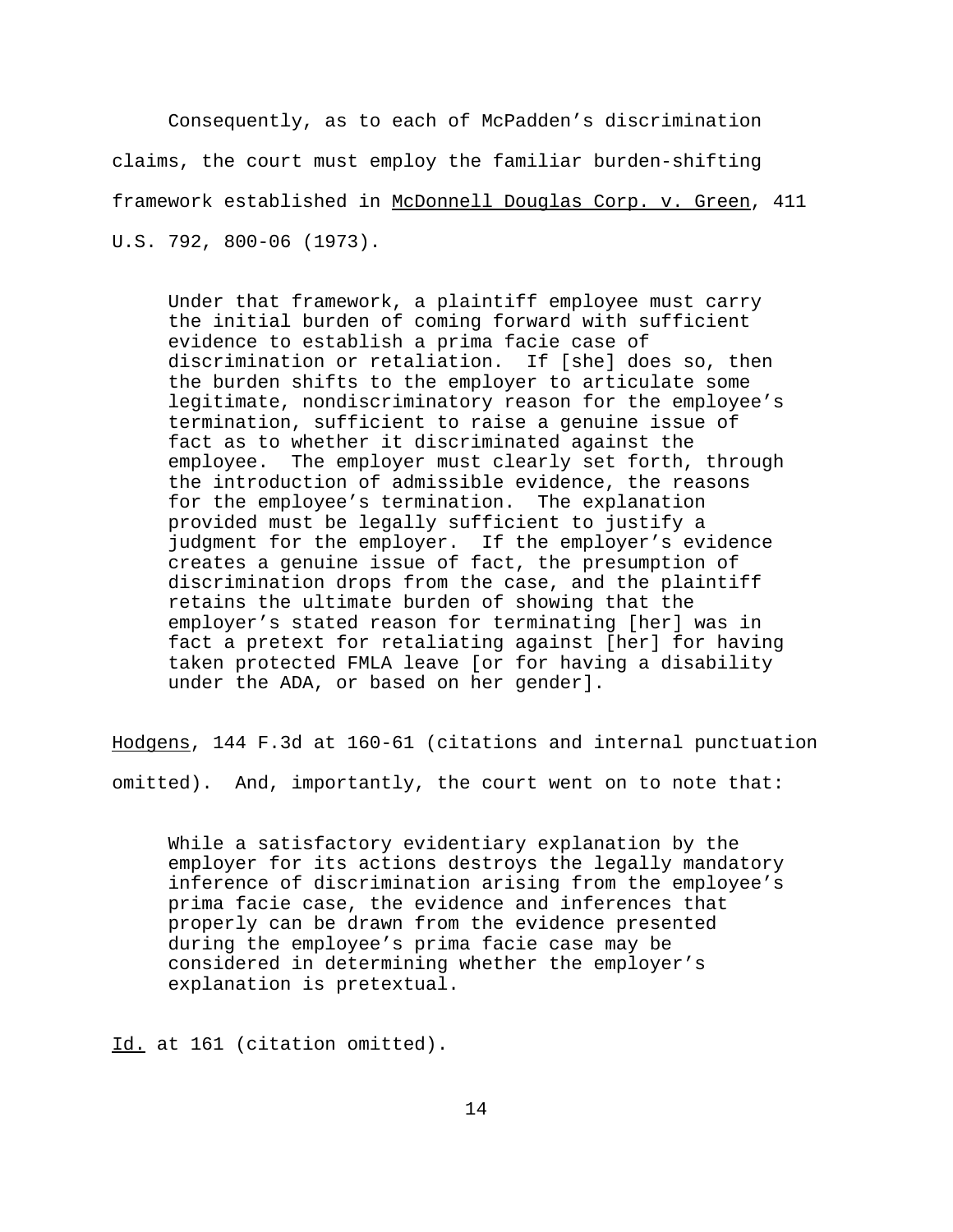While McPadden has done little to document her claimed disability, the record is sufficient (barely) to warrant the conclusion that she suffers from a disabling condition under the ADA. See generally 42 U.S.C. § 12102(4)(D) ("An impairment that is episodic or in remission is a disability if it would substantially limit a major life activity when active."); 42 U.S.C. § 12102(4)(E)(i) ("[W]hether an impairment substantially limits a major life activity shall be [determined] without regard to the ameliorative effects of mitigating measures such as medication."). See also, Note from Dr. Robert Howe (document no. 23-26) and Affidavit of Robert Howe, M.D. (document no. 23-24) (opining that "McPadden has had episodes where her depression and anxiety has interfered with her ability to work, requiring medical leave," and that her "depression and anxiety will require ongoing treatment including medication management visits and counseling").

In addition to suffering from a disability, McPadden plainly invoked her right to FMLA leave within a few months of her discharge. Consequently, she has sustained her relatively modest burden of making out a prima facie case of disability, leave, and gender discrimination.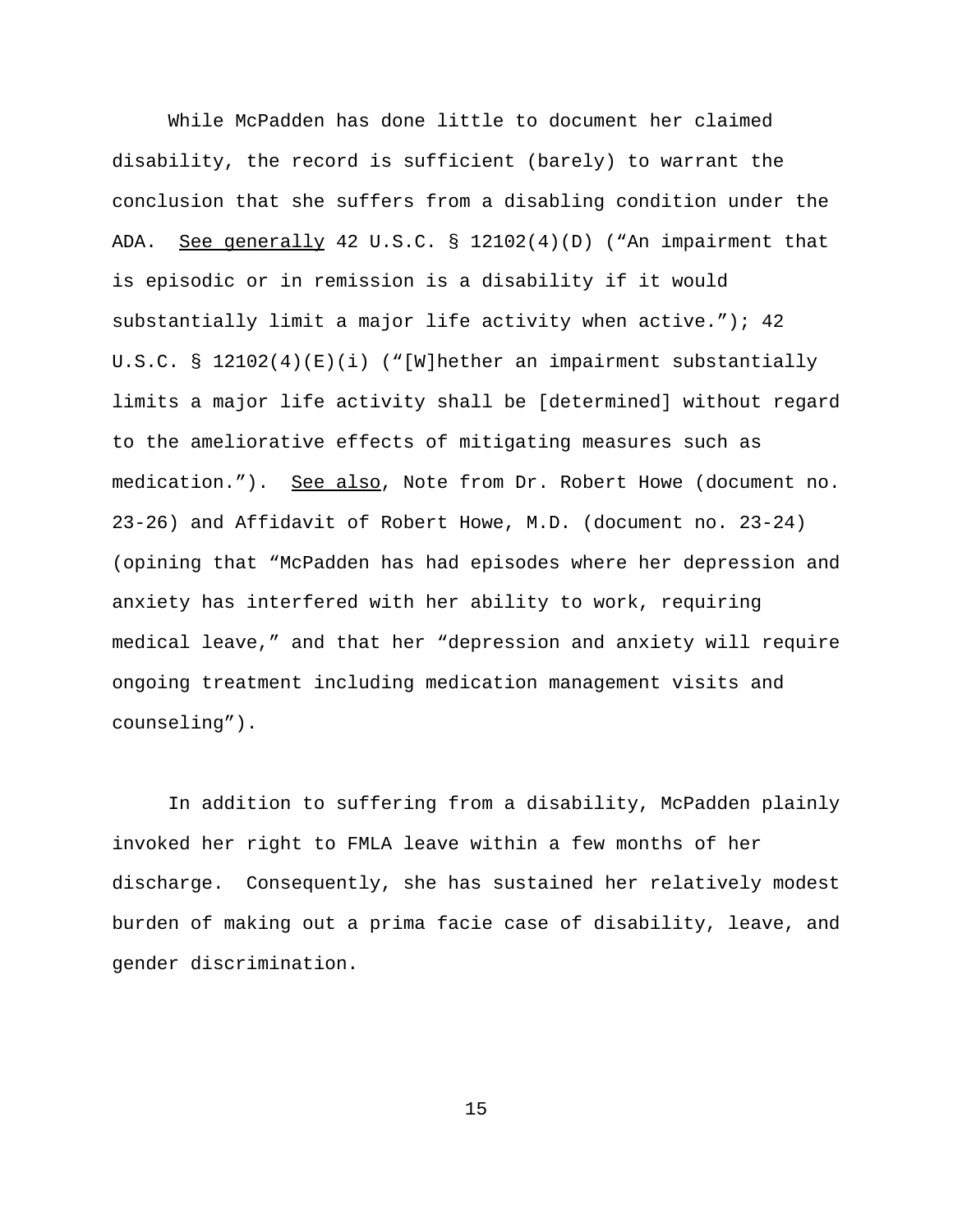In response, Wal-Mart has articulated a legitimate, nondiscriminatory reason for disciplining (and, as a result, firing) McPadden: her loss of the pharmacy key. So, the burden reverts to McPadden to demonstrate that Wal-Mart's articulated reason for terminating her employment is merely a pretext for gender, leave, and/or disability discrimination. While her evidence in support of those discrimination claims is thin, it is sufficient to avoid summary judgment. Viewed in the light most favorable to McPadden, a properly instructed jury could plausibly conclude that she was the victim of unlawful discrimination, based upon the following:

- 1. Fewer than eight weeks after returning from medical leave, McPadden was fired;
- 2. Prior to that, McPadden had reported what she believed were safety issues in the pharmacy, as well as what she thought was Fonseca's violation of her privacy rights;
- 3. Despite Wal-Mart's policy that all suspected HIPAA violations must be investigated, there is some evidence suggesting that Certo undertook no such investigation of McPadden's report;
- 4. Some evidence suggests that Certo rarely disciplined employees for violations of Wal-Mart's policies (e.g., Varieur's dispensing errors and angry outburst), but singled out McPadden for such discipline and pursued it with some vigor;
- 5. When, in response to McPadden losing her key, Certo learned that a "first level" coaching would not result in termination of her employment, he declined to impose that level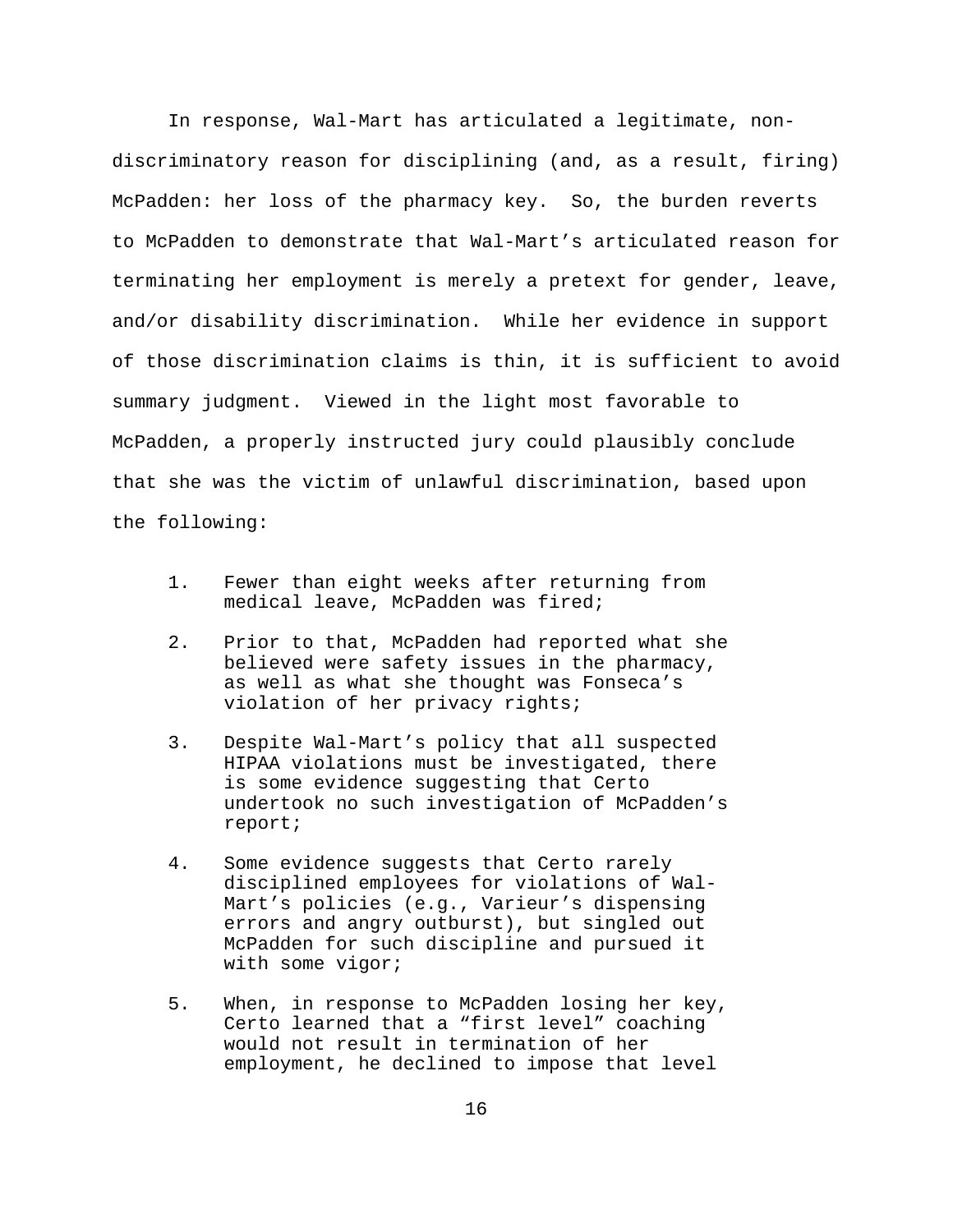of discipline and, instead, sought additional advice from McCaffrey and Kulwicki (hoping, says McPadden, that they would decide to impose something more severe); and

6. There is evidence that a male pharmacist who lost his key to the Pharmacy (after McPadden lost her key) was given only a "one level" coaching, whereas McPadden was given a "two level" coaching.

Wal-Mart asserts that Certo's subjective motivations are entirely immaterial in this proceeding since McCaffrey and Kulwicki are the relevant decision-makers; they, and they alone, decided to impose a two-level coaching as discipline for McPadden's loss of the pharmacy key. And, says Wal-Mart, they were unaware of the protected conduct in which McPadden engaged. Consequently, those women could not have been motivated by a desire to retaliate or discriminate against McPadden. But, says McPadden, there is evidence in the record from which the jury could plausibly conclude that Certo was actively involved in the decision to impose a two-level coaching. And, she goes on to point out that the jury could plausibly conclude that Certo was motivated by a discriminatory animus in making (or influencing) that decision. By failing to fully inform McCaffrey and Kulwicki about the one-level recommendation he already obtained, a jury might conclude that Certo manipulated the situation to effect her discharge for reasons that were actually discriminatory.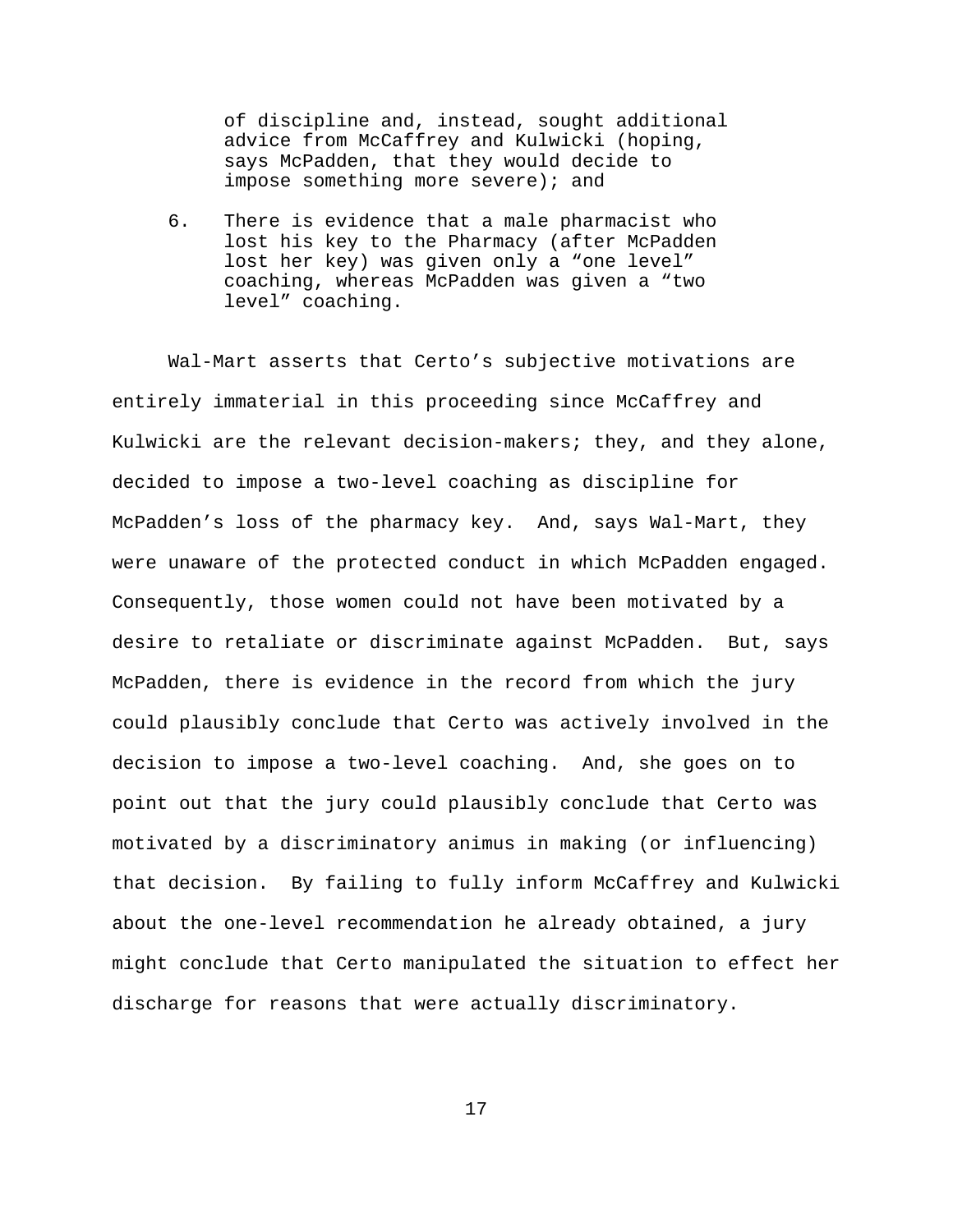While McPadden's evidence of discrimination is both thin and circumstantial, it is sufficient to survive summary judgment.

# II. FMLA Retaliation - Count Five.

An employee is generally entitled under the FMLA to take up to 12 weeks of leave "because of a serious health condition that makes the employee unable to perform the functions of the position of such employee." 29 U.S.C. § 2612(a)(1)(D). An employer may not interfere with, restrain, or deny the exercise by employees of the rights conferred by the FMLA, and may not discriminate against an employee for having exercised those rights. 29 U.S.C. § 2615(a)(1) and (2). "Nor may employers 'use the taking of FMLA leave as a negative factor in employment actions, such as hiring, promotions or disciplinary actions.'" Hodgens, 144 F.3d at 160 (quoting 29 C.F.R. § 825.220(c)).

Here, McPadden asserts that Wal-Mart unlawfully retaliated against her for having invoked her right to take medical leave under the FMLA. See Amended complaint at para. 54. Largely for the reasons discussed above, a properly instructed jury could credit McPadden's version of the relevant facts and conclude that Wal-Mart discriminated against her for having taken protected medical leave. In particular, the jury could conclude that Certo harbored some discriminatory animus against McPadden, at least in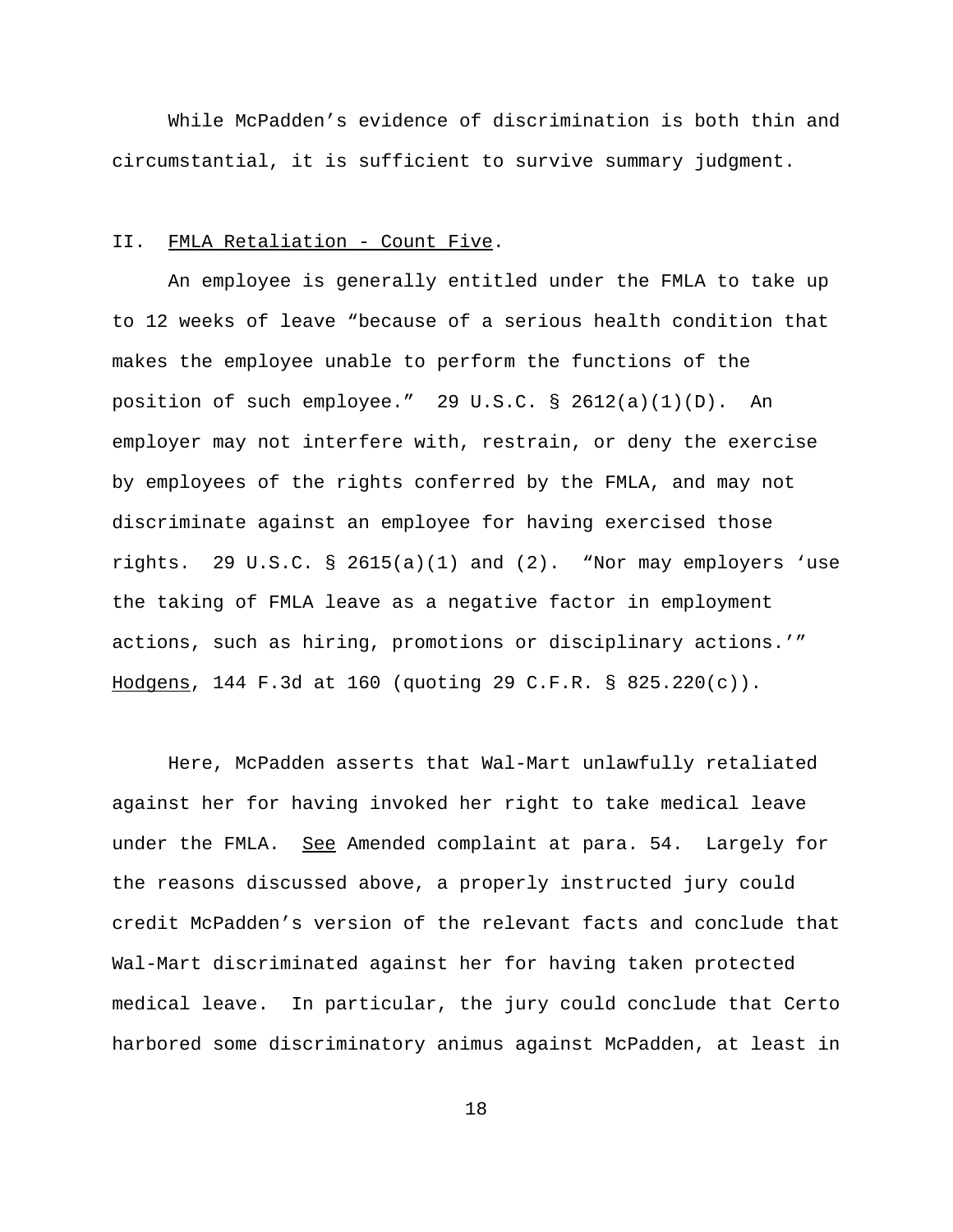part because she had taken FMLA leave and had informed him that she would likely require additional leave in the future (absences that would leave an already under-staffed pharmacy in need of substantial assistance). A jury might also conclude that Certo played an active role in orchestrating the termination of McPadden's employment and in doing so was motivated by that discriminatory animus against her.

### III. Wrongful Termination - Count Six.

To prevail on her claim for wrongful termination under New Hampshire law, McPadden must establish "(1) that the termination of employment was motivated by bad faith, retaliation or malice; and (2) that she was terminated for performing an act that public policy would encourage or for refusing to do something that public policy would condemn." Lacasse v. Spaulding Youth Ctr., 154 N.H. 246, 248 (2006) (citation omitted). Here, McPadden claims that Certo orchestrated her termination in bad faith and, in substantial part, in retaliation for her having repeatedly reported alleged staffing and safety issues in the Seabrook pharmacy.

Again, while the evidence supporting McPadden's discrimination claim is not particularly compelling, it is sufficient, if fully credited by a jury, to support a conclusion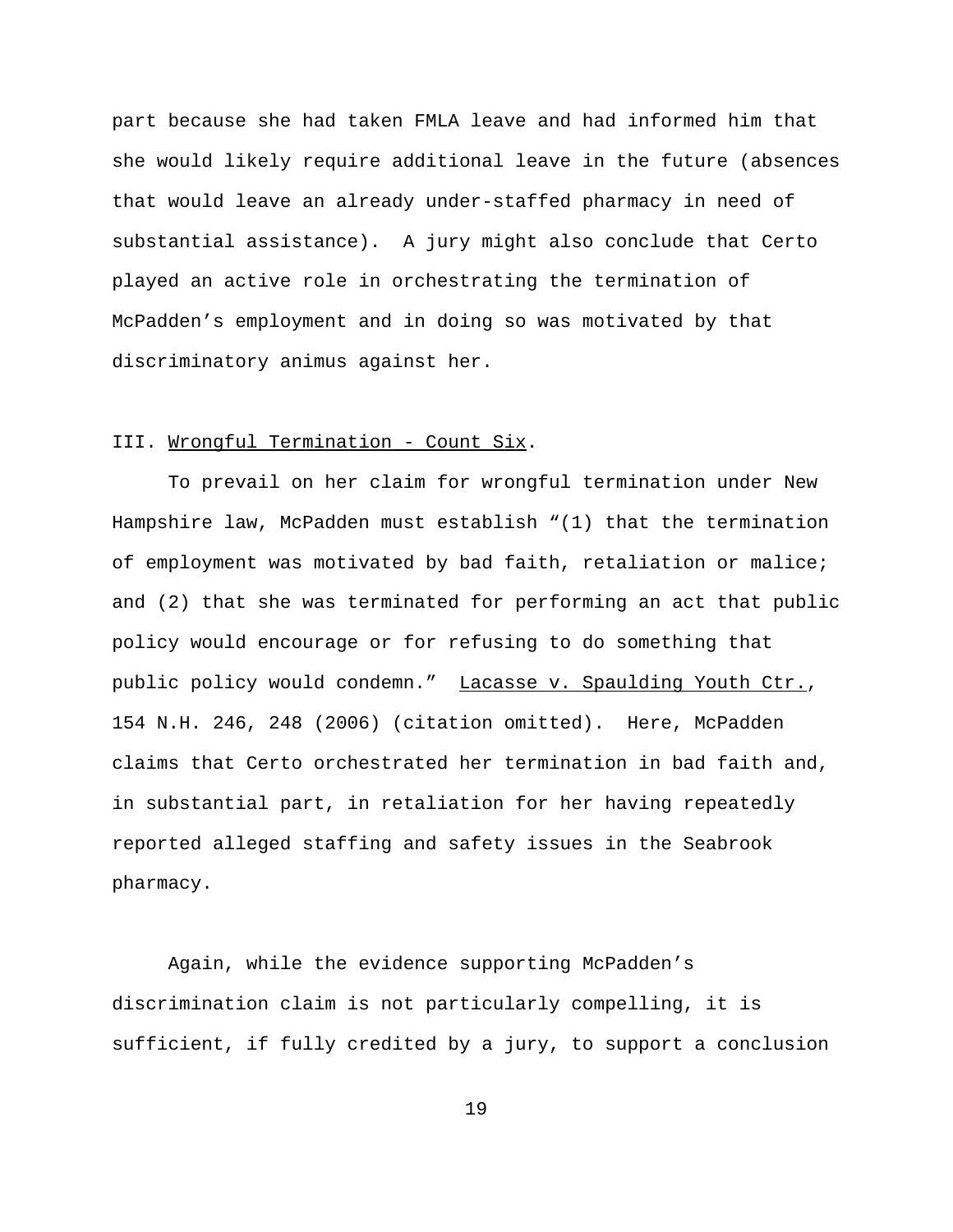that she was fired in retaliation for having done something that public policy would encourage: reporting potential safety issues in the pharmacy. To prevail on that claim, McPadden will have to persuade a jury that Certo harbored a discriminatory animus against her based upon her protected conduct. Additionally, she will have to demonstrate that Certo actively participated in and orchestrated Wal-Mart's decision to issue McPadden a two level coaching to achieve the alleged goal of terminating her employment in retaliation for her having engaged in protected conduct.

For its part, Wal-Mart reiterates its assertion that Certo had no role in the final decision regarding the appropriate level of discipline to impose on McPadden. That decision, says Wal-Mart, was made exclusively by McCaffrey and Kulwicki. And, as noted above, Wal-Mart asserts that neither McCaffrey nor Kulwicki had any idea that McPadden had been engaged in protected activity. Consequently, that fact did not affect (and could not have affected) their decision. But, Certo's role in the disciplining of McPadden, and whether he bore any discriminatory animus against McPadden, are genuinely disputed material facts, which must be resolved by the jury.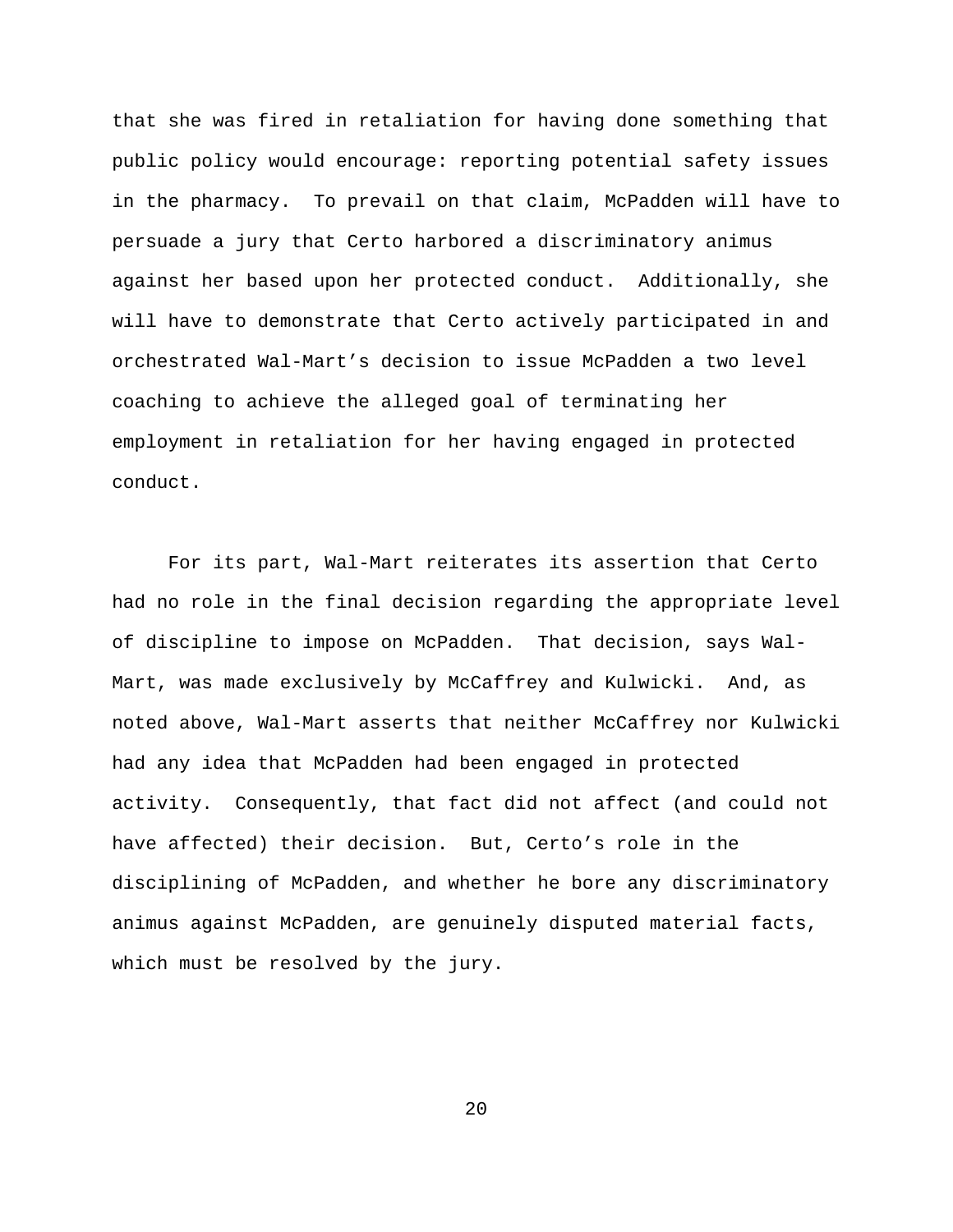# IV. Invasion of Privacy - Count Seven.

Finally, McPadden claims that Fonseca violated her common law right to privacy by publically disclosing the medications that she had been prescribed and by speculating (to Varieur) that McPadden must have had a "nervous breakdown." See McPadden Deposition (document no. 21-3) at  $82.^3$  While Fonseca denies having made such a statement, see Fonseca Deposition (document no. 21-10) at 35-36, and Varieur cannot recall having ever heard such a statement, see Varieur Deposition (document no. 21-9) at 132, and Genna doesn't recall Fonseca having used the phrase "nervous breakdown," see Genna Deposition (document no. 21-11) at 32, the court will, for purposes of resolving Wal-Mart's motion, assume that Fonseca both disclosed McPadden's confidential prescription information to Varieur and speculated that McPadden must have had a nervous breakdown.

New Hampshire common law recognizes four distinct claims for invasion of privacy: "(1) intrusion upon the plaintiff's physical and mental solitude or seclusion; (2) public disclosure of private facts; (3) publicity which places the plaintiff in a

<sup>&</sup>lt;sup>3</sup> McPadden's amended complaint and her legal memoranda reference HIPAA to demonstrate that she had a legally recognized interest in protecting from public disclosure the medications that had been prescribed for her. But, she does not advance (nor could she advance) a private right of action under HIPAA. See, e.g., Miller v. Nichols, 586 F.3d 53, 59-60 (1st Cir. 2009).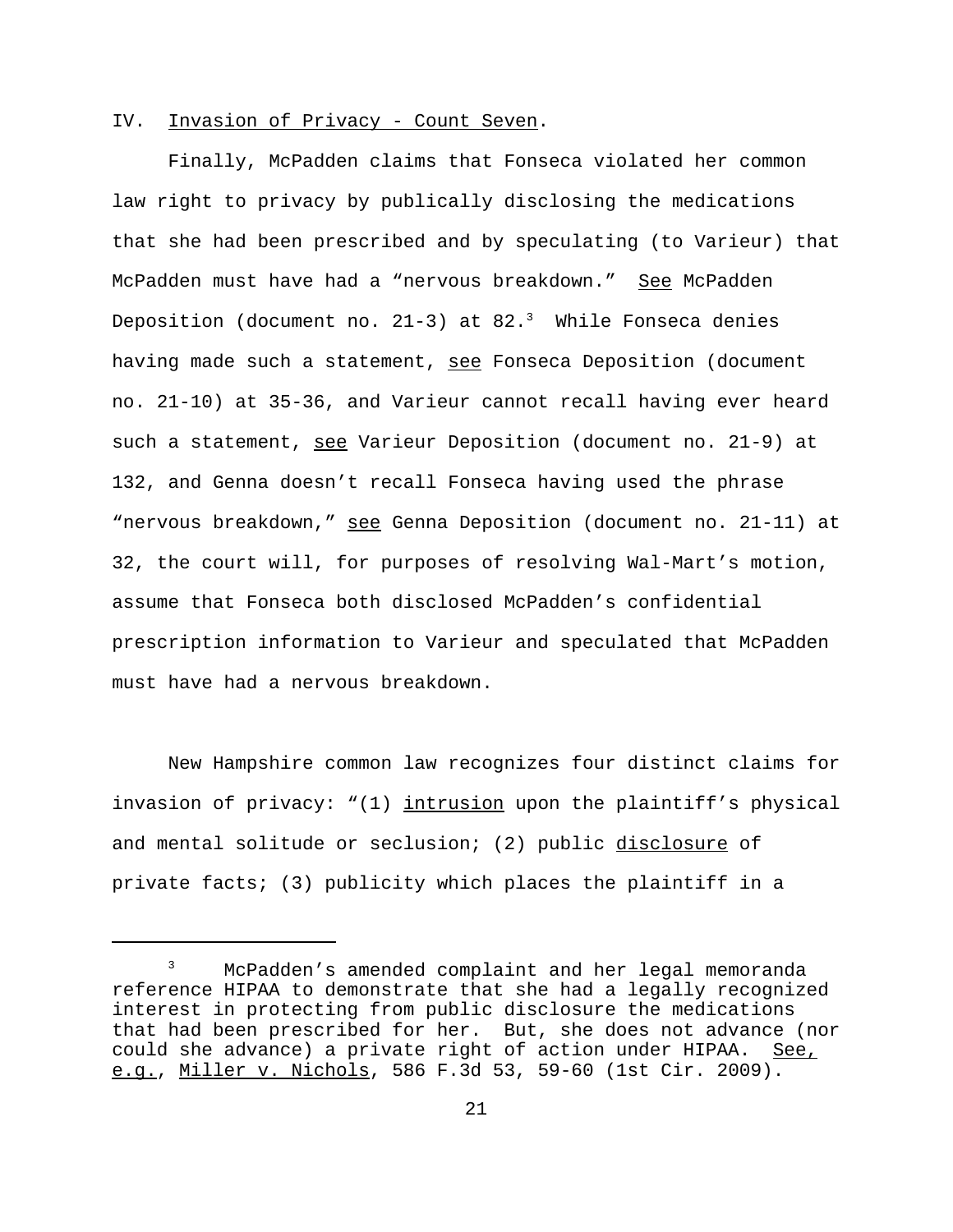false light in the public eye; [and] (4) appropriation, for the defendant's benefit or advantage, of the plaintiff's name or likeness." Hamberger v. Eastman, 106 N.H. 107, 110 (1964) (emphasis supplied). See also Karch v. BayBank FSB, 147 N.H. 525, 534-35 (2002). Here, McPadden's amended complaint advances a claim for the second type of invasion of privacy: public disclosure of private facts. See Amended Complaint (document no. 11) at para. 62 ("Fonseca accessed and disclosed Maureen's private and protected health information in violation of Maureen's right of privacy."). $4$ 

To prevail on her invasion-of-privacy claim, McPadden must demonstrate that Fonseca disclosed something "secret, secluded or private pertaining to the plaintiff." Karch, 147 N.H. at 535. Next, she must prove that Fonseca "publicized" that secret or private information. And, as the New Hampshire Supreme Court has observed, "publicity" differs from mere publication:

While "publication" involves any communication by the defendant to a third person, "publicity" means that the matter is made public, by communicating it to the public at large, or to so many persons that the matter must be regarded as substantially certain to become one of public knowledge.

In her memorandum in opposition to summary judgment, plaintiff suggests that she is also advancing a claim for wrongful intrusion upon her physical and mental seclusion. But, such a claim is not advanced in her amended complaint.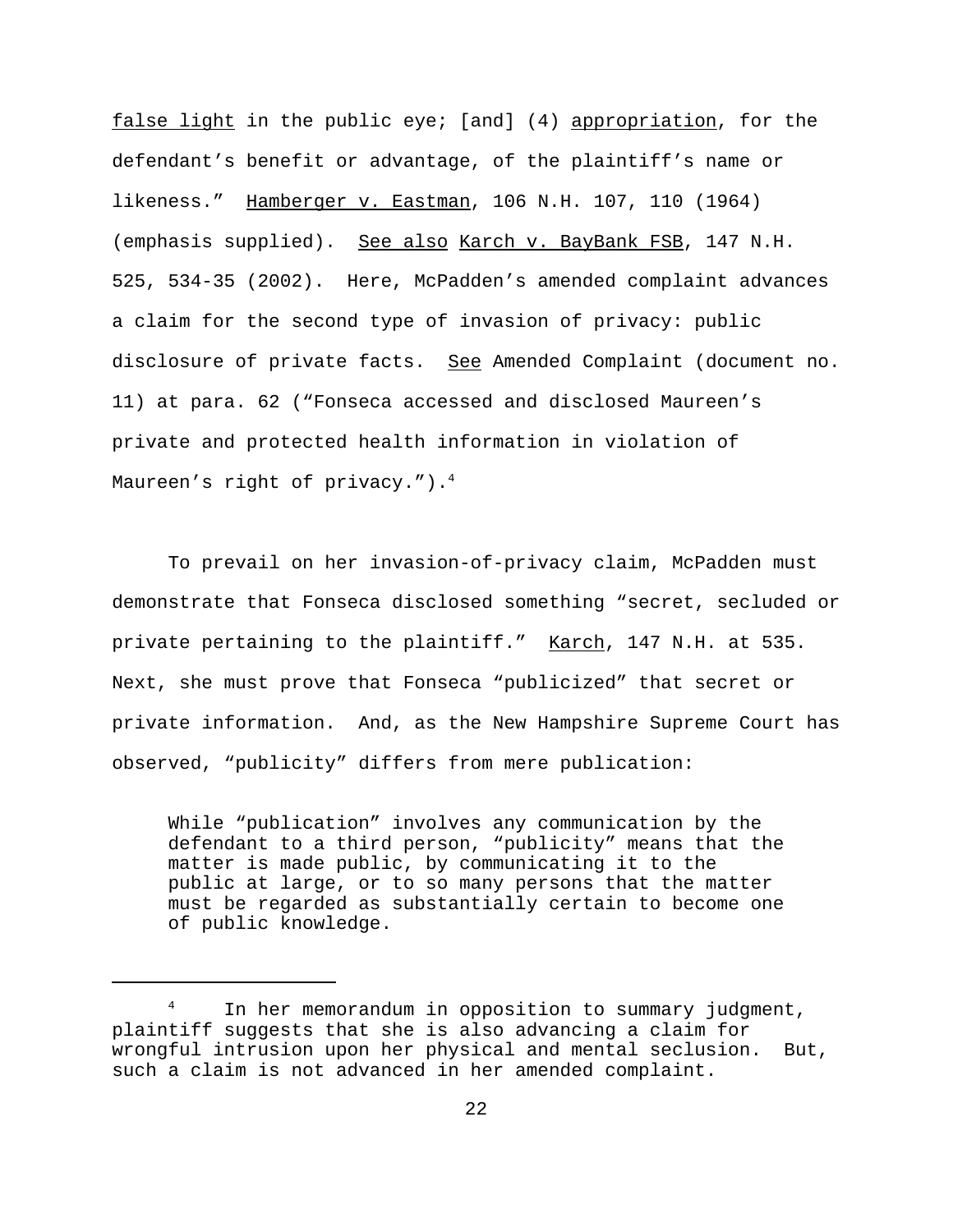Id. (citations and internal punctuation omitted). According to Wal-Mart, McPadden cannot show that Fonseca "publicized" McPadden's private prescription information because the record reveals that, at most, only two people overheard Fonseca: Varieur and Genna. See Genna Deposition at 23; McPadden Deposition at 95. That, says Wal-Mart, is legally insufficient to meet McPadden's burden of proving that her confidential medical information was "made public" or became a matter of "public knowledge."

McPadden disagrees, asserting that there are genuinely disputed material facts that preclude the entry of summary judgment. Specifically, she says:

[T]here is a genuine issue of material fact regarding [publicity] because no one working in the pharmacy that day could have known how many people were in the overthe-counter area. This area could not be seen from the pharmacy, however, that area was within earshot of Fonseca when she made the statement regarding Maureen's protected health information. The statement was not whispered, but was loud enough to be heard by Genna and others across the pharmacy and in the public place.

Plaintiff's Memorandum (document no. 23-2) at 23. But, of course, merely pointing out that some unknown number of customers could have overheard Fonseca's statement is not evidence that customers were present within earshot or that they did hear Fonseca's alleged comment. And, McPadden has pointed to no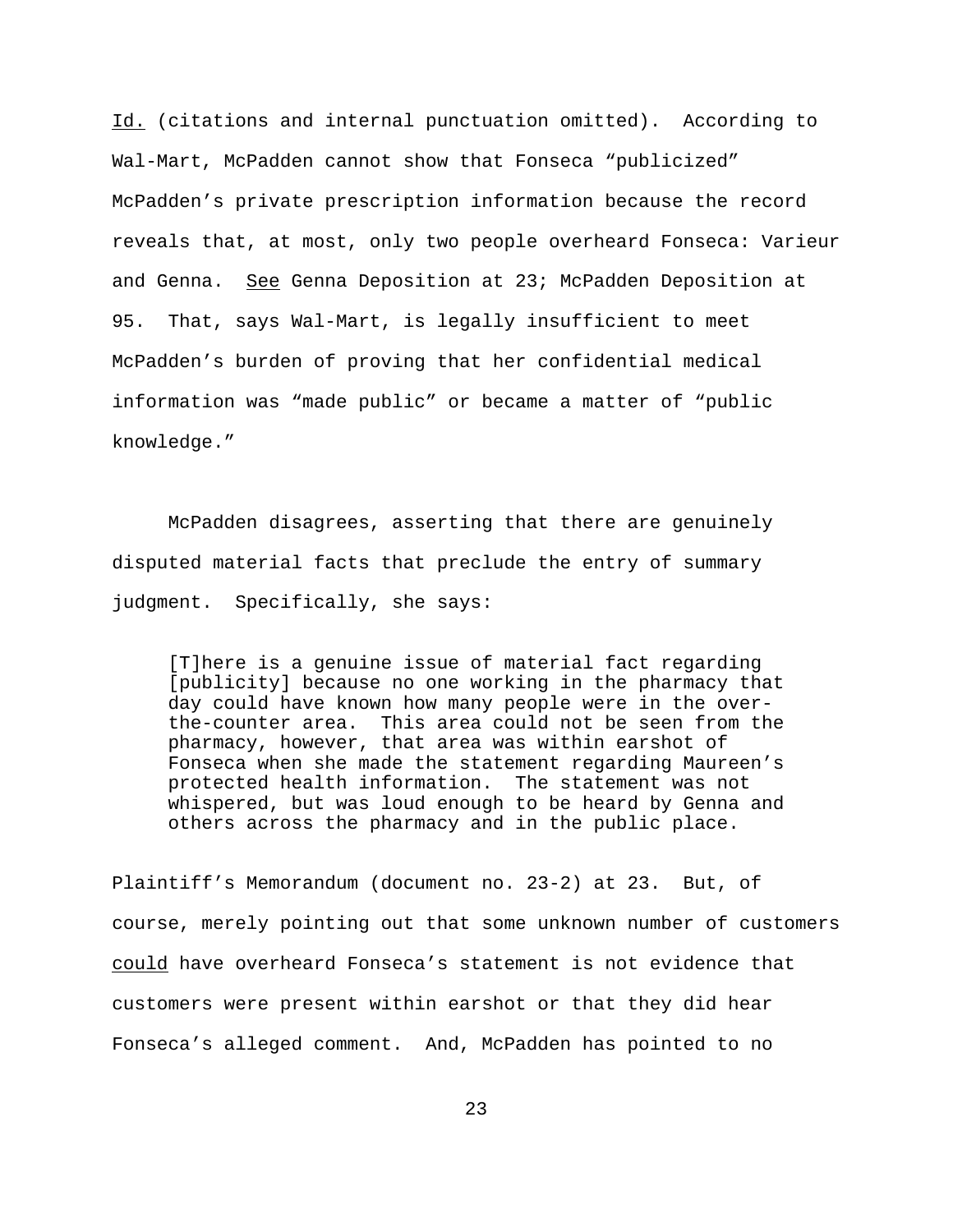evidence in the record suggesting that anyone other than Varieur and Genna actually heard the statement. See Genna Deposition at 23 (identifying Varieur as the only other person who overheard Fonseca's statement); McPadden Deposition at 94 (stating that Genna told her that Genna and Varieur overhead Fonseca's statement).

McPadden's allegations are sufficient to state a viable claim and, therefore, survive a motion to dismiss. See, e.g., Karch, 147 N.H. at 535. But, to survive a motion for summary judgment, it is not enough to merely plead all the essential elements of a viable claim. At this juncture, McPadden must do more than speculate that members of the public could have overheard Fonseca's statement; she must point to evidence sufficient to warrant the conclusion that "so many persons [actually overheard Fonseca] that the matter must be regarded as substantially certain to become one of public knowledge." Id. She has failed to do so.

Stated somewhat differently, given the evidence of record, it is not genuinely disputed that, at most, only Genna and Varieur overheard the statement allegedly made by Fonseca. As a matter of law, that evidence is insufficient to permit a rational trier-of-fact to conclude that Fonseca's statement - whatever it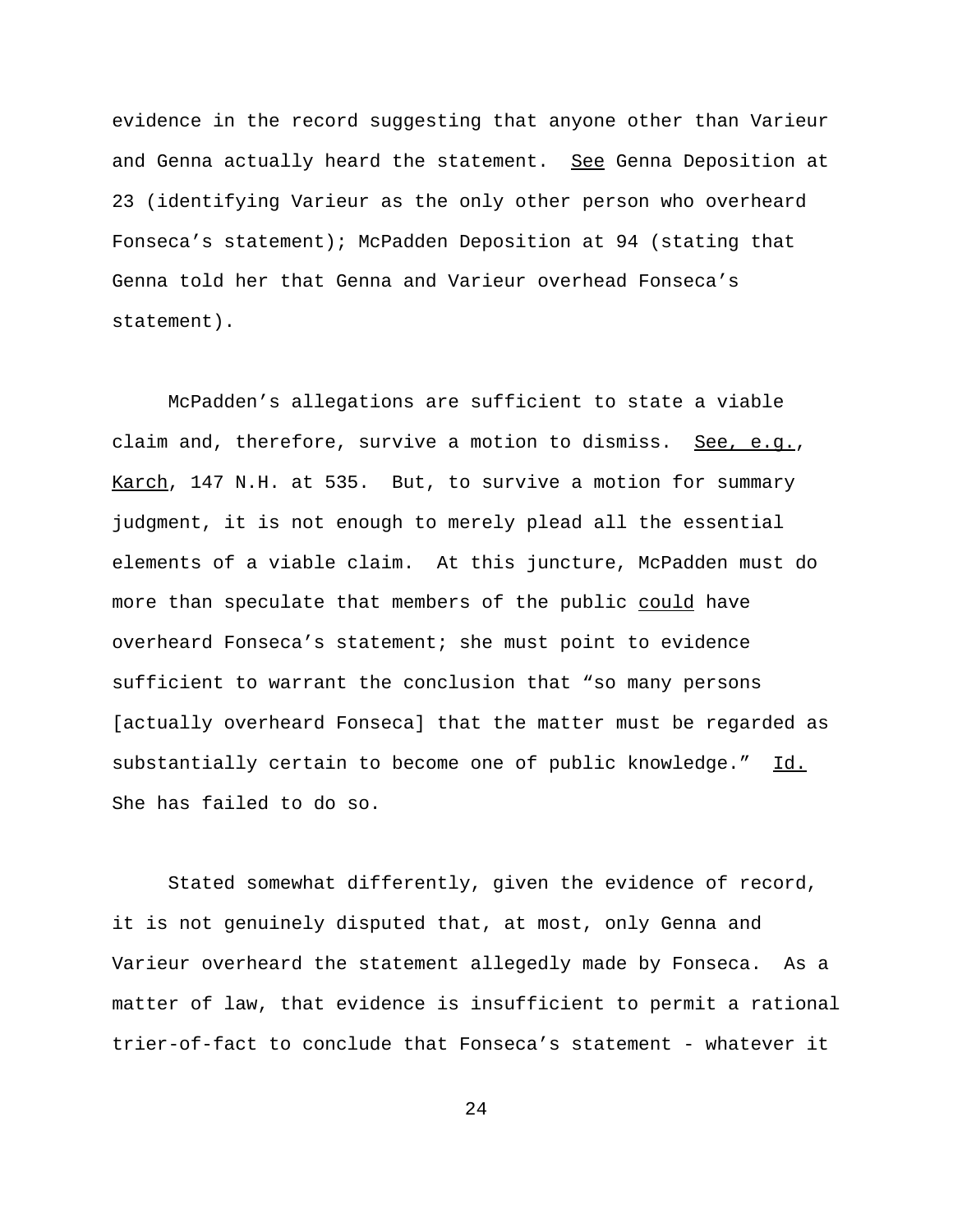might have been - was "publicized" or became a matter of "public knowledge." Consequently, as to McPadden's common law invasionof-privacy claim, Wal-Mart and Fonseca are entitled to judgment as a matter of law.

#### **Conclusion**

For the foregoing reasons, Wal-Mart's motion for summary judgment (document no. 21) is granted in part, and denied in part. As to count seven of McPadden's amended complaint (invasion of privacy), Wal-Mart and Fonseca are entitled to judgment as a matter of law. But, the presence of genuinely disputed material facts precludes the court from entering judgment as a matter of law in favor of Wal-Mart on the following claims from McPadden's amended complaint, each of which necessarily survives:

- 1. Unlawful Discrimination (disability, leave, and gender) (counts one, two, and three);
- 2. FMLA Retaliation (count five); and
- 3. Wrongful Termination (count six).

**SO ORDERED.**

 $C$ *physical purporting*  $C$ 

McAuliffe United States District Judge

November 3, 2015